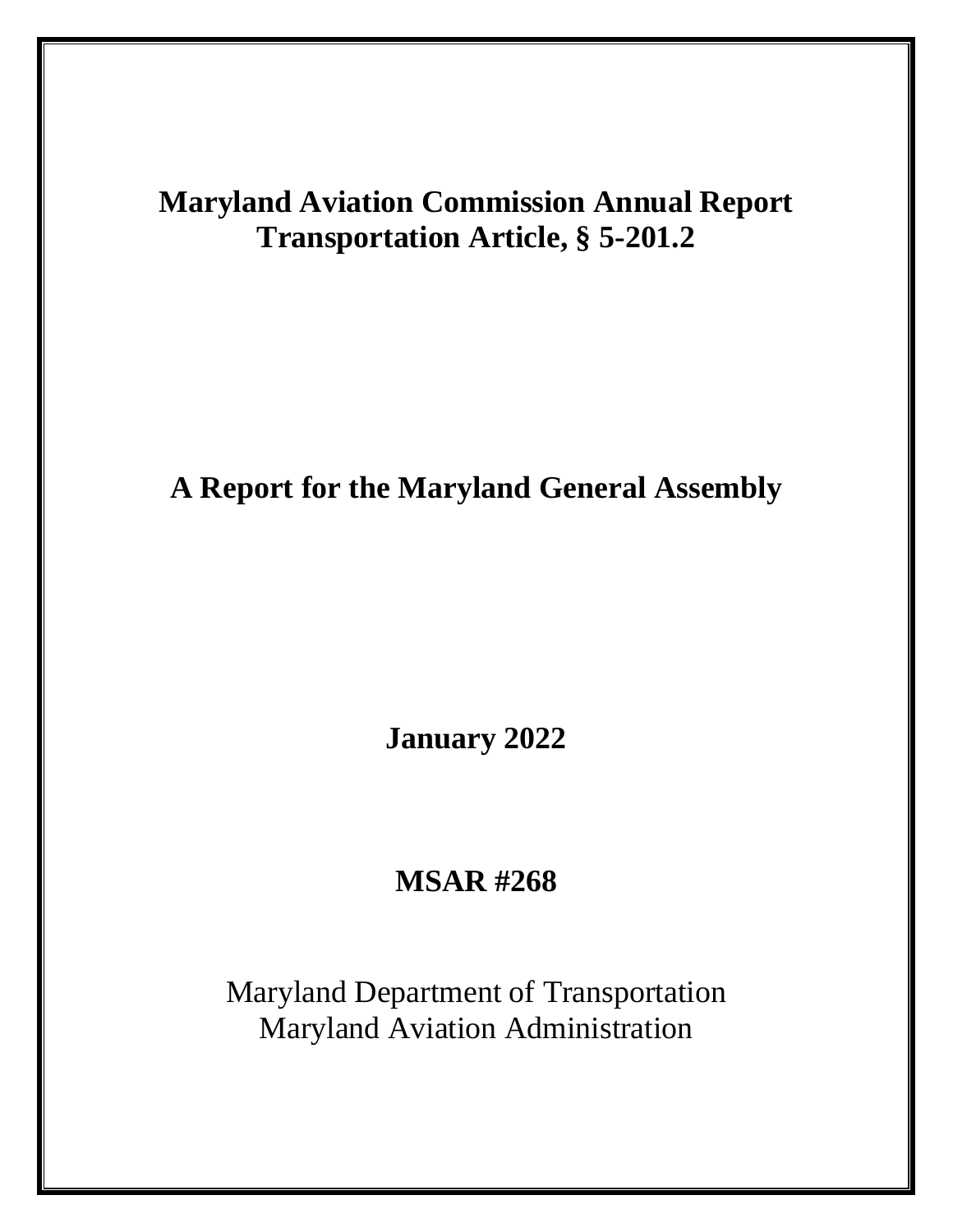## **Introduction**

The Maryland Department of Transportation Maryland Aviation Administration (MDOT MAA) offers this report in response to language contained in Chapter 457, Acts of 1994 (Transportation Article §5-201.2). The language states:

*(a) Subject to § 2-1246 of the State Government Article, the Commission shall report by January 15 of each year to the General Assembly on the activities of the Commission during the previous year.*

*(b) The report shall include:*

*(1) A review of the financial and operational results for all State-owned airports during the previous year and any recommendations of the Commission for future changes in legislation, capital funding, or operational flexibility; (2) Subject to review by the Department of Budget and Management, an estimate of all expenditures necessary for the operation of the Commission. The estimate shall identify staff resources allocated to the Commission that are provided by the Department or other State agencies; and (3) Actions taken by the Commission pursuant to § 5-201.1(a) of this subtitle, including the consideration of the comparative status of employees serving at* 

## **Background**

## *Creation of the Maryland Aviation Commission*

The 1994 General Assembly passed Chapter 457, Acts of 1994 (Transportation Article, §5-201.2 (c) creating the Maryland Aviation Commission, effective October 1, 1994. The Commission is the successor to the Baltimore/Washington International Airport Commission, a gubernatorial advisory panel created in September 1993 by Executive Order.

*comparable airports or aeronautical agencies.*

The Maryland Aviation Commission consists of nine voting members. Eight of the members are appointed by the Governor with the advice and consent of the Senate, with the Secretary of the Maryland Department of Transportation serving as Chair and ninth voting member, and the Secretary of the Maryland Department of Commerce serving as a nonvoting ex officio member. The Commission's duties include:

- Establishment of policies to improve and promote Baltimore/Washington International Thurgood Marshall Airport (BWI Marshall) as an airport of service to the Washington-Baltimore Metropolitan area;
- Approval of regulations for the operation of State-owned airports prior to adoption by the Executive Director of the MDOT MAA;
- Direction to the MDOT MAA in developing and implementing airport management policy for all State-owned airports;
- Approval of major capital projects at State-owned airports as defined in the Transportation Article, §2-103.1(a) (4), Annotated Code of Maryland;
- Consideration of information and advice from air carriers, airport concessionaires, the airport support services industry and citizen advisory groups in carrying out the provisions of law relating to the Maryland Aviation Commission; and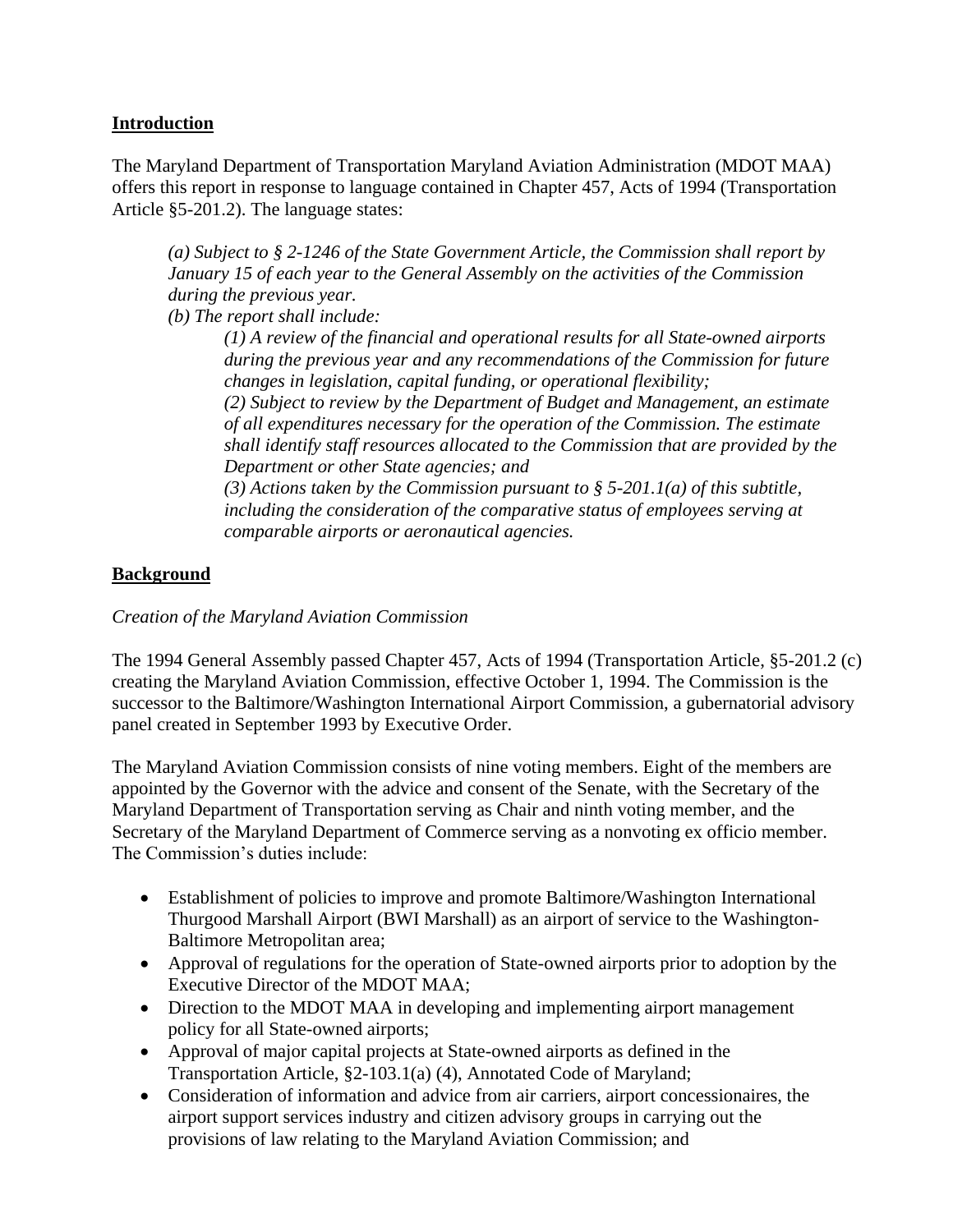• Determination of qualifications, appointment, and compensation of 12 senior management personnel positions and provide advice to the Chair on the appointment or removal of the Executive Director.

#### **Maryland Aviation Commission Members**

- Gregory Slater, Chairman (Secretary, MDOT)
- Vishal Amin
- T. Chineta K. Davis
- W. Drew Hawkins
- José Morales
- Raymond C. Nichols
- Calvin D. Peacock
- Ivory Tucker, Esq.
- David L. Winstead, Esq.
- Kelly Schulz (Secretary, , Maryland Department of Commerce o ex officio, nonvoting member

#### **Message from the Chairman**

The MDOT MAA and the Maryland Aviation Commission work collaboratively to provide a first-rate aviation system that serves our state's residents, visitors, and businesses. Maryland's airports help drive economic activity and benefit our communities.

I remain incredibly proud of our employees and the accomplishments of our airports as we continue to recover from the COVID-19 pandemic. Dedicated MDOT MAA employees work diligently to ensure safe, healthy airports and are committed to enhancing the travel experience for our customers.

At BWI Marshall Airport, employees and stakeholders continue to operate the airport as Maryland's gateway to the globe. BWI Marshall maintains its position as a major economic engine and the busiest airport in the Baltimore-Washington region. In March 2021, Airports Council International World (ACI World) announced the results of the Airport Service Quality (ASQ) Awards, where BWI Marshall Airport was named the top North American airport in its size category for the annual awards. The ASQ program recognizes global airports for delivery of the best customer service as measured by passengers. For our employees and partners to receive this recognition was an incredible achievement, even more so as the aviation industry recovers from the pandemic. The prestigious award reflects our customers' confidence and appreciation for the travel services provided at BWI Marshall Airport.

Martin State Airport continues to serve a critical role as a major general aviation reliever airport. A variety of important services are provided at Martin State, including corporate and private aircraft services, flight training, law enforcement, and military aviation with the Maryland Air National Guard. Several important capital improvements at the airport are planned for the near future, including airfield improvements, new aircraft hangars, and a new air traffic control tower. The MDOT MAA Office of Regional Aviation Assistance plays an important role by supporting and regulating 35 public-use airports statewide. The office manages a grant program that provides funding for important capital projects at these general aviation airports. State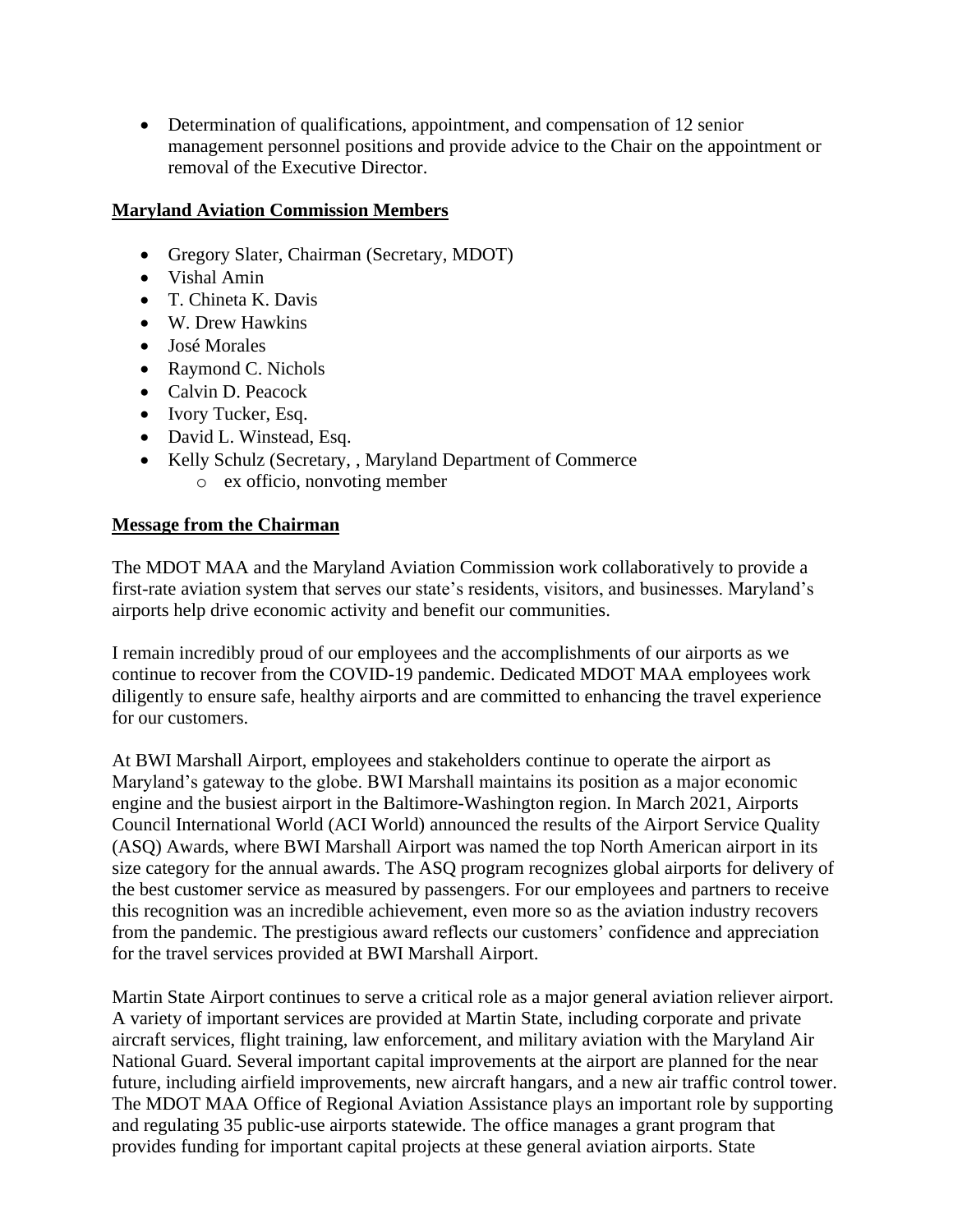support helps ensure safe, convenient airports in communities across Maryland.

I want to acknowledge and thank the Maryland Aviation Commission for its leadership and support. The commission's guidance is appreciated as our MDOT MAA professionals work for the successful, safe operation of Maryland's airport system. I also recognize all MDOT MAA employees for their commitment to outstanding airport facilities and services. As our industry continues to face one of the most challenging periods in its history, the MDOT MAA staff offers a high level of service for our customers.

## **Overview of MAA Airport Activities and Accomplishments for 2021**

The MDOT MAA is responsible for fostering safe and efficient operations, economic viability, and environmental stewardship in aviation activity state-wide. The MDOT MAA operates two airports: BWI Marshall and Martin State Airport (Martin). In addition, the MDOT MAA Office of Regional Aviation Assistance develops and regulates aviation activities at Maryland's 33 public-use airports. These efforts are guided by an MDOT mission, which reads:

*"The Maryland Department of Transportation is a customer-driven leader that delivers safe, sustainable, intelligent, and exceptional transportation solutions in order to connect our customers to life's opportunities."*

#### *Baltimore/Washington International Thurgood Marshall Airport*

Based on economic data from Calendar Year (CY) 17, BWI Marshall supports 106,488 total jobs in the regional economy. Further, BWI Marshall produces \$4.1 billion in personal wages and is responsible for \$9.3 billion in business revenue for the State. The overall activity at BWI Marshall Airport produces an estimated \$579 million in tax revenue for State and local governments.

In Fiscal Year (FY) 21, 13.3 million passengers flew through BWI Marshall. BWI Marshall remained the busiest airport in the Baltimore-Washington region, ahead of both Dulles and Reagan National airports. BWI Marshall has, on average, more than 240 daily departures to 76 nonstop destinations.

#### *Martin State Airport*

Martin State Airport is home to the Maryland State Police Aviation Command Headquarters and the Maryland Air National Guard, along with Baltimore County and Baltimore City Police Aviation Units. Martin continues to provide quality facilities and services in support of over 250 aircraft based at the airport and those visiting the greater Baltimore metropolitan area from around the world.

In FY 21, Martin handled over 86,000 aircraft operations and generated over \$9 million in revenue. Aviation fuel sales in FY 21 totaled just over 1.3 million gallons.

After a 70 percent decline in aircraft operations in the months following the outbreak of the COVID-19 virus, Martin has seen a resurgence of flight activity and monthly aircraft operations has surpassed pre-COVID-19 pandemic numbers. Martin welcomed two new flight schools to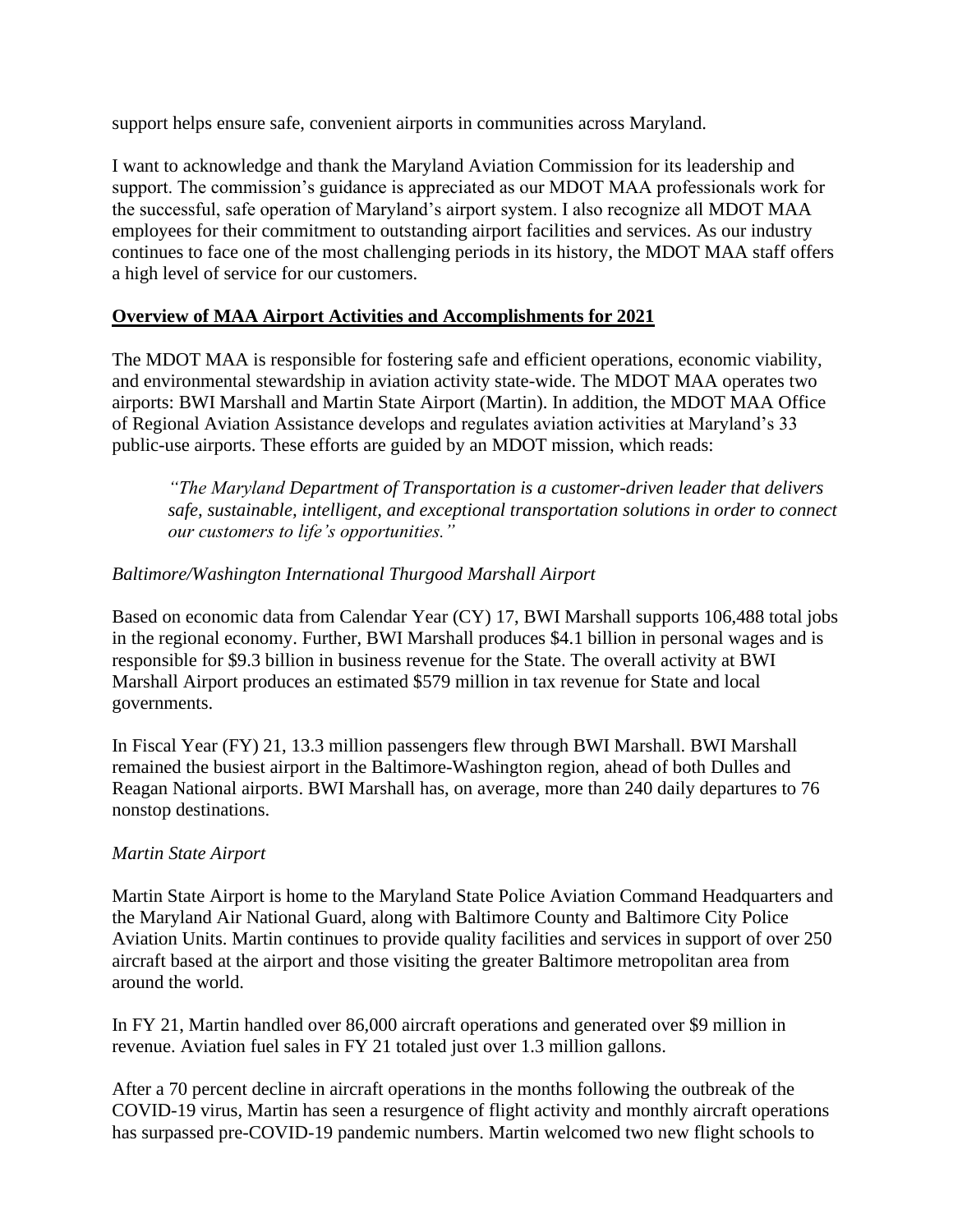the airport this year, bringing the total to four flight schools offering both fixed wing and rotary wing training options.

Martin continues to be an economic engine for the State, supporting both national and international business travel. Economic data from CY 17 indicates that Martin supports more than 2,400 total jobs and generates \$297 million in business revenues. The associated State and local tax revenues were \$41.9 million.

#### *Regional Aviation Assistance*

The MDOT MAA continues to foster and develop aviation in Maryland by providing support for airport infrastructure improvements to meet a wide variety of business and personal needs. In FY 21, \$36.26 million was invested into Maryland's regional airport infrastructure (excluding BWI Marshall and Martin). The MDOT MAA provided over \$2.16 million in grants for airport improvements, while the Federal Aviation Administration (FAA) contributed \$33.1 million and airport owners invested \$1 million.

Pandemic-specific relief aid under the federal Coronavirus Aid, Relief, and Economic Security Act (CARES), Coronavirus Response and Relief Supplemental Appropriations Act (CRRSAA) and American Rescue Plan Act (ARPA) appropriated to Maryland's regional airports (excluding BWI Marshall and Martin State) totaled \$25.5 million. These funds were used at the public-use airports for facility cleaning and recovery costs, as well as support for the aviation business at the airports.

Despite the challenges of the pandemic and while partnering with the aviation industry, the FAA, and the Maryland Airport Managers Association (MAMA), the MDOT MAA continues to support aviation safety programs and aviation promotional activities to encourage the use of Maryland's aviation gateways. Most of the support has been through virtual gatherings, meetings, and seminars. The MDOT MAA continues to support MAMA in the *Explore Maryland by Air* program, designed to encourage flyers and non-flyers to visit the many regional airports across the State.

The MDOT MAA continues to support the growing interest in Unmanned Aircraft Systems (UAS) and is engaged in supporting and promoting safe, responsible use of UAS and their integration into the National Airspace System. The MDOT MAA has outreach tools for the UAS community available through social media and our websites to encourage safe UAS operations. The MDOT MAA continues to work with our regional airport stakeholders in developing best practices for safe flight operations while maximizing life's opportunities that UAS technology brings.

## **Planning and Engineering**

The DC Metroplex BWI Community Roundtable (Roundtable) is an initiative of the MDOT MAA, formed at the request of the FAA. The Roundtable provides a vehicle for the FAA to engage with community residents to address noise issues related to the FAA's implementation of the Next Generation Air Transportation System in the region and receive a consensus recommendation from representatives of the affected communities. The MDOT MAA engaged elected officials to appoint Roundtable representatives from local districts to participate. The Roundtable has been meeting monthly since March 2017, with participation from the MDOT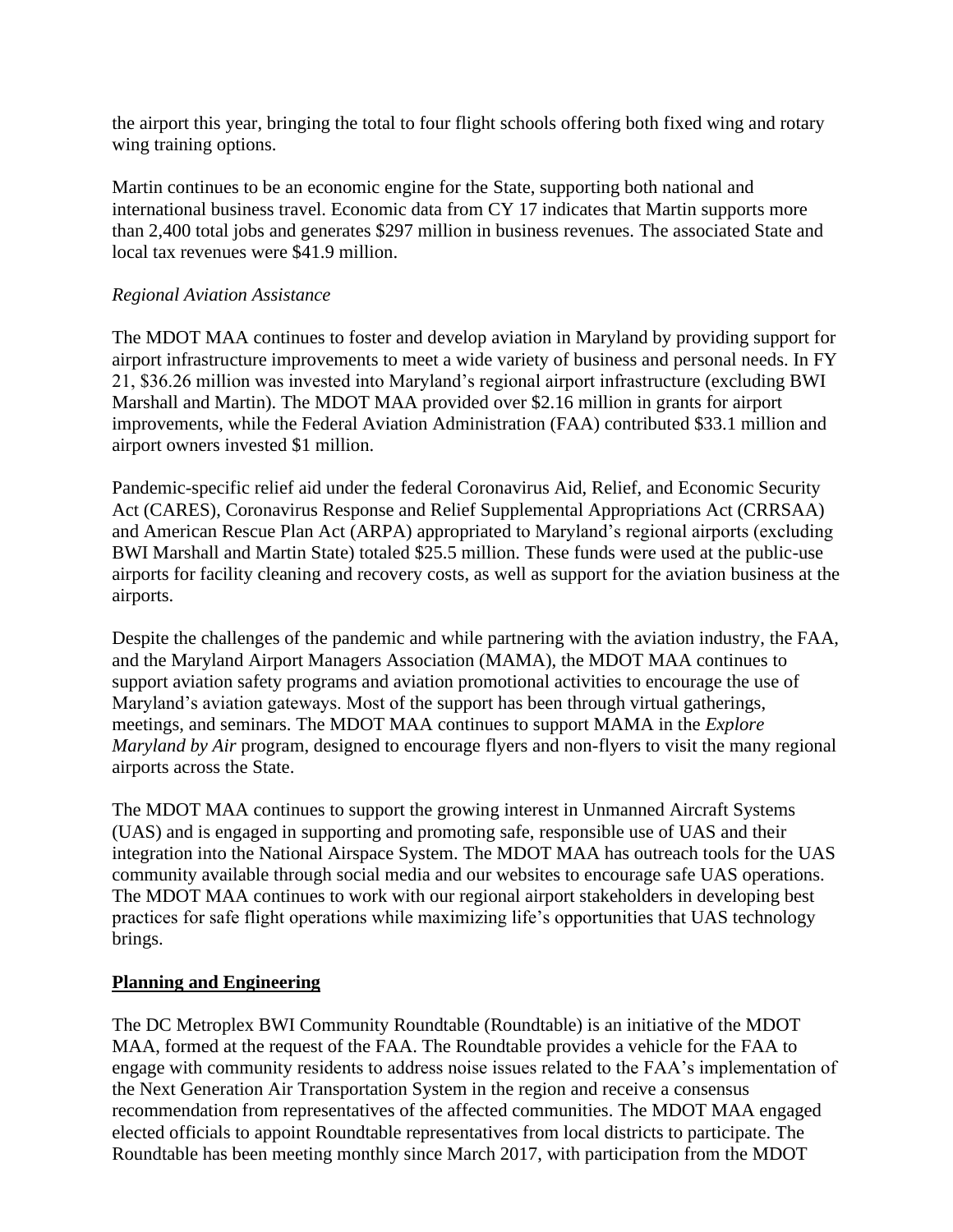MAA, air carriers, and business aviation representatives who serve as technical advisors. The success of this effort comes from the commitment of all involved to recognize and identify the problem and work together toward a viable solution. The technical proposal was presented to the Roundtable in October 2019. The Roundtable approved and voted to send the technical proposal to the FAA for consideration in November 2019. The Roundtable and FAA in-person meetings were paused in March 2020 due to meeting restrictions associated with the COVID-19 pandemic. The Roundtable resumed meeting virtually in November 2020, meeting eight times virtually through the remainder of the fiscal year. Beginning in July 2021, the Roundtable meetings moved to a hybrid format, with meetings planned throughout the remainder of the calendar year.

In April 2021, the updates to the Airport Noise Zones (ANZ) for both BWI Marshall and Martin State Airports became effective. The ANZs are a valuable tool used by the State and counties in promoting compatible land use around these two State-owned and operated airports. The ANZ describes the noise environment around an airport for a 10-year planning horizon by contours of equal noise exposure, which represents the noise that occurs during an average 24-hour day in terms of the Day-Night Average Sound Level (DNL, Ldn). The updated process included the involvement of a Stakeholder Advisory Committee, a public workshop, and a hearing. The Final ANZs for BWI Marshall and Martin State Airports, as well as materials from the Stakeholder Advisory Committee meetings, can be viewed at the MDOT MAA Community Relations Webpage. $<sup>1</sup>$ </sup>

In October 2017, the MDOT MAA began the process of replacing an older noise and operations monitoring system with new equipment. A total of 24 new noise permanent monitors were installed throughout the communities surrounding BWI Marshall, along with a new software configuration program, portable noise monitoring units, and a publicly accessible website.

Over the last five years (2015-2020), air cargo tonnage at BWI Marshall has increased at an average annual rate of 19 percent, more than doubling the volume processed in 2015. Much of this can be attributed to the shift in consumer buying patterns to e-commerce and last-mile delivery. With the opening of the new Midfield Cargo building towards the end of 2019, BWI Marshall has become one of Amazon's top five busiest air cargo facilities in the nation, out of more than 35, and currently employs 1,200-1,500 people. As of 2020, BWI Marshall has 57 percent of the regional market share, handling more cargo than Dulles International and Reagan National airports combined. Moving forward, the MDOT MAA continues to explore opportunities to accommodate growth in both the domestic and international air cargo markets. 2

The MDOT MAA's Transportation Community Enhancement Grant program supports neighbors who live in the communities impacted by noise from BWI Marshall's daily operations by providing an opportunity to apply for transportation-related grants. Typical enhancement projects include sidewalk repairs and speed bumps. Grant applications are reviewed by a committee of 11 members that have been appointed by the Secretary of the MDOT. During FY 21, a total of three grants totaling \$164,020 were recommended for award.

In 2020, the Permit Section approved 74 permits with a total estimated construction cost of \$28 million. AFCO contributed to \$20 million with the Cargo Building H Improvements, adding HVAC and a new emergency electrical generator and the Cargo Building G Improvements,

<sup>1</sup> <https://marylandaviation.com/maa-community-relations/>

<sup>&</sup>lt;sup>2</sup> [https://www.wmar2news.com/news/local-news/governor-hogan-tours-one-of-the-busiest-amazon-air-facilities-in](https://www.wmar2news.com/news/local-news/governor-hogan-tours-one-of-the-busiest-amazon-air-facilities-in-the-world)[the-world](https://www.wmar2news.com/news/local-news/governor-hogan-tours-one-of-the-busiest-amazon-air-facilities-in-the-world)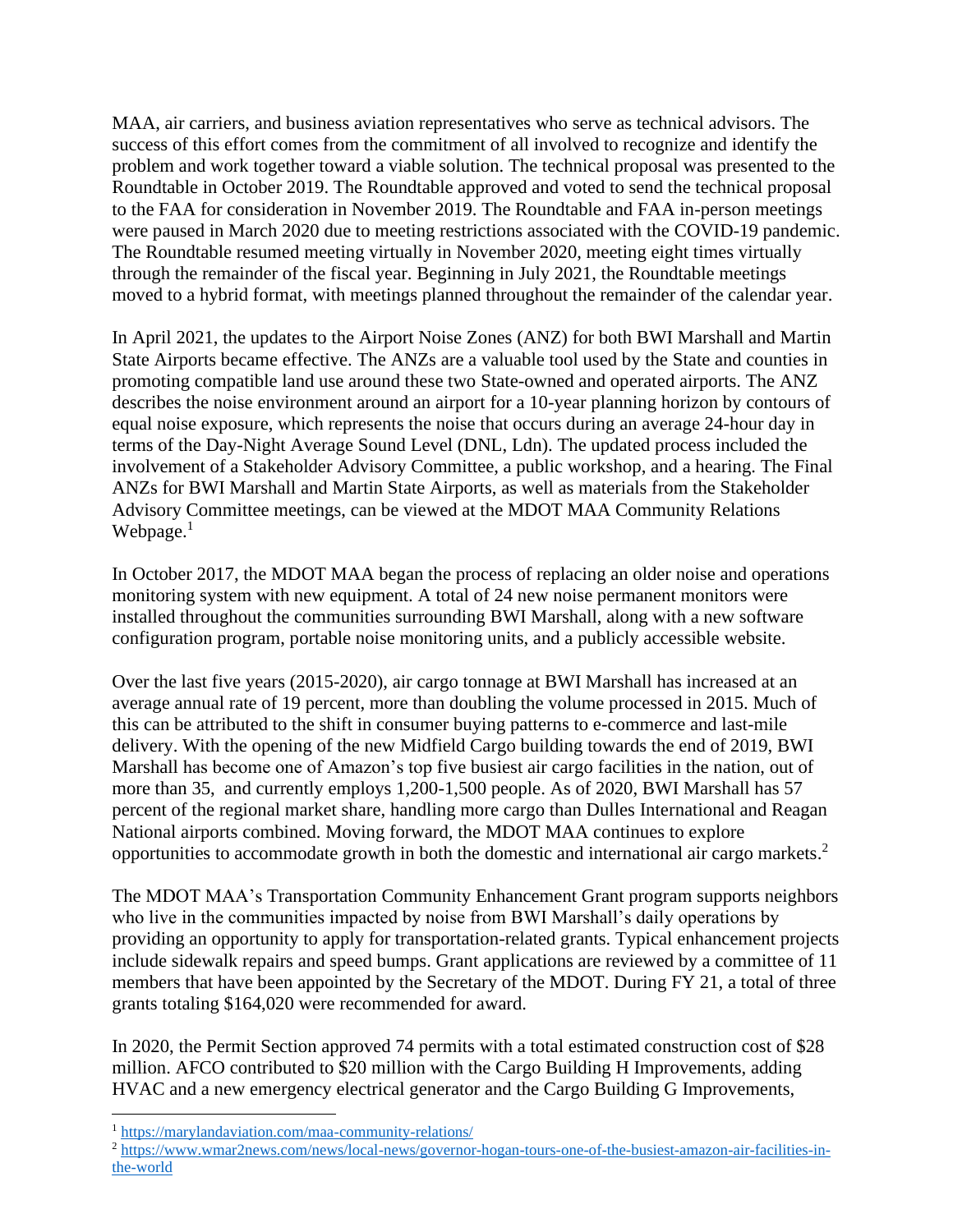renovating the interior offices and factory floor area. Concessions contributed \$2.5 million with the addition of Miss Shirley's and R&R Restaurant on Concourse A as well as various renovations in over 15 tenant spaces.

## *BWI Marshall Residential Sound Insulation Program*

The MDOT MAA strives to be a "good neighbor" within the community and has been participating in the FAA's voluntary CFR Part 150 Airport Noise Compatibility Program since the mid-1980s. Under this program, the sound insulation of eligible residences and schools intends to mitigate aircraft noise impacts to within federally accepted levels, which, in turn, will improve the quality of life for citizens and help preserve the long-term operational sustainability of the airport. To date, more than 700 homeowners and four schools have participated in the BWI program. The MDOT MAA is embarking on the next phase of the program, which includes sound insulation for up to 136 single-family homes and 17 multifamily structures (comprised of 344 units). The program is eligible for federal Airport Improvement Program (AIP) funding assistance and the current multi-year phase will be pursued over multiple construction packages, all at no cost to eligible homeowners. The MDOT MAA secured a Program Management consultant in early 2020 to formalize the program and perform many of the work efforts. Homeowner outreach, eligibility vetting, and design are anticipated to begin in late 2021 pending FAA approval of the implementation plan.

## *BWI Marshall Environmental Assessment*

In accordance with the National Environmental Policy Act (NEPA), the MDOT MAA received a favorable Finding of No Significant Impact (FONSI) / Record of Decision (ROD) from the FAA in September 2020 on the BWI Environmental Assessment for Airport Layout Plan Phase 1 Improvements after holding two virtual public workshops during the pandemic; these were the first virtual workshops the FAA has ever performed for a NEPA evaluation. The MDOT MAA is now implementing the proposed actions and can seek FAA funding for eligible project components. The proposed action includes projects related to capacity, operational efficiency, standards compliance, improved customer service, and system preservation. System preservation projects include airspace and navigational aid protection, snow removal equipment storage and maintenance facilities, and multiple airfield and landside pavement rehabilitation projects. The finding and associated documents can be found on the MAA Environmental Planning webpage.<sup>3</sup>

## *Martin State Airport Environmental Assessment*

In partnership with the FAA and in accordance with the NEPA, the MDOT MAA continues to advance the Environmental Assessment for near term improvements at Martin State Airport. Two virtual public workshops were held in March 2021 with the public comment period closing March 29, 2021. Interagency coordination is ongoing to better inform the FAA's pending environmental determination. The proposed action includes projects related to capacity, operational efficiency, standards compliance, improved customer service, and system preservation. System preservation projects include airspace and navigational aid protection, wildlife hazard mitigation, security fence replacement, and multiple airfield pavement

<sup>3</sup> <https://marylandaviation.com/environmental/environmental-planning/>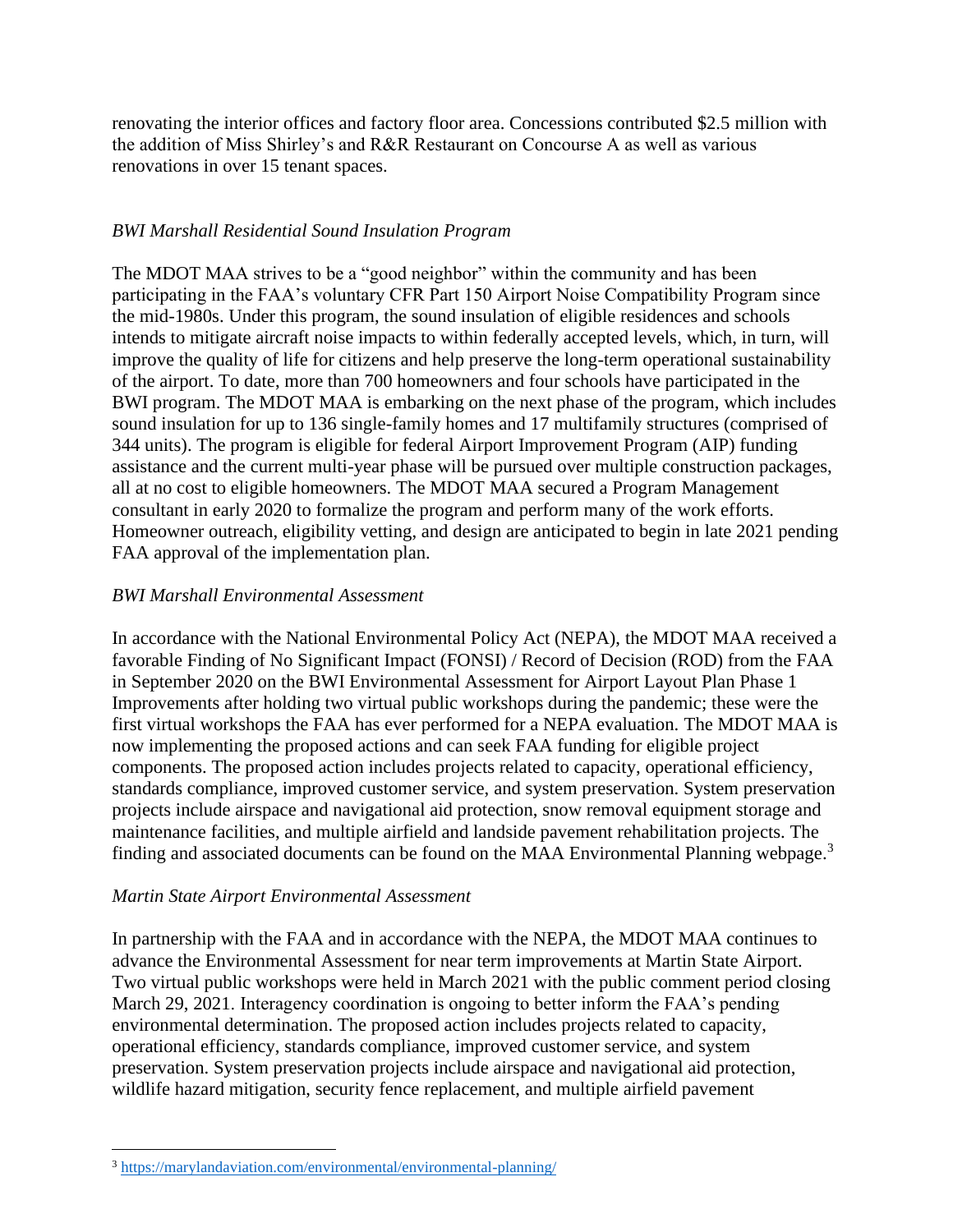rehabilitation projects. Additional information on the Environmental Assessment can be found on the MAA Environmental Planning website. 4

## *BWI Marshall Forest Conservation Easement*

Working collaboratively with the Maryland Department of Natural Resources (DNR), the MDOT MAA is in the process of finalizing a Forest Conservation Easement (FCE) of over 122 acres, which encompass 84 acres of wetlands of special state concern. The FCE, once finalized, will benefit rare, threatened, and endangered species located within the easement, as well as the MDOT MAA, by serving as a 'forest mitigation bank' to support ongoing airport development.

## *BWI Marshall Kitten Branch Stream Restoration*

Kitten Branch Stream Restoration Project, a compensatory mitigation project for unavoidable impacts to Kitten Branch as a result of safety related projects at BWI Marshall Airport, continues ongoing monitoring and adaptive management. Objectives of this project include channel stability, vigorous vegetative establishment, and low invasive species coverage, all which are continuing to improve. Phase 3 adaptive management repairs to enhance geomorphic stability have been designed with construction proposed in early 2022.

## *Martin State Airport Chesapeake Bay Critical Area Memorandum of Understanding*

In a joint effort with the Chesapeake Bay Critical Area Commission (Commission), the MDOT MAA updated the existing Memorandum of Understanding (MOU) between the agencies. The Commission regulates projects and impacts within the Chesapeake Bay Critical Area. The updated MOU allows more flexibility for both the Commission and the MDOT MAA to implement and maintain specified categories of projects, as well as expedites project application and review processes.

Environmental compliance activities at both BWI Marshall and Martin State continued with the completion of yearly reviews for Spill Prevention, Control and Countermeasures Plans, Stormwater Pollution Preventions Plans, and Asbestos Management Plans. Other compliance activities included Title V Permit reporting, continuous training of BWI Marshall and Martin State employees in stormwater pollution control, hazardous waste management, asbestos and lead-based paint awareness, and emergency spill response requirements. The MDOT MAA continues to perform necessary inspections, sampling, testing, and reporting to maintain compliance with National Pollution Discharge Elimination System permits.

## **MAA – Capital Program: BWI Marshall Terminal Complex Enhancements**

## *New FAA Air Traffic Control Tower (ATCT)*

Collaboration with the FAA on the replacement BWI Marshall ATCT siting studies continued in FY21. A key meeting was held at the FAA's Airport Facility Terminal Integration Laboratory (AFTIL) in October 2019 that virtually modeled the airfield to confirm line-of-sight from the proposed ATCT and MAA's strategic airport development plan.

<sup>4</sup> <https://marylandaviation.com/environmental/environmental-planning/>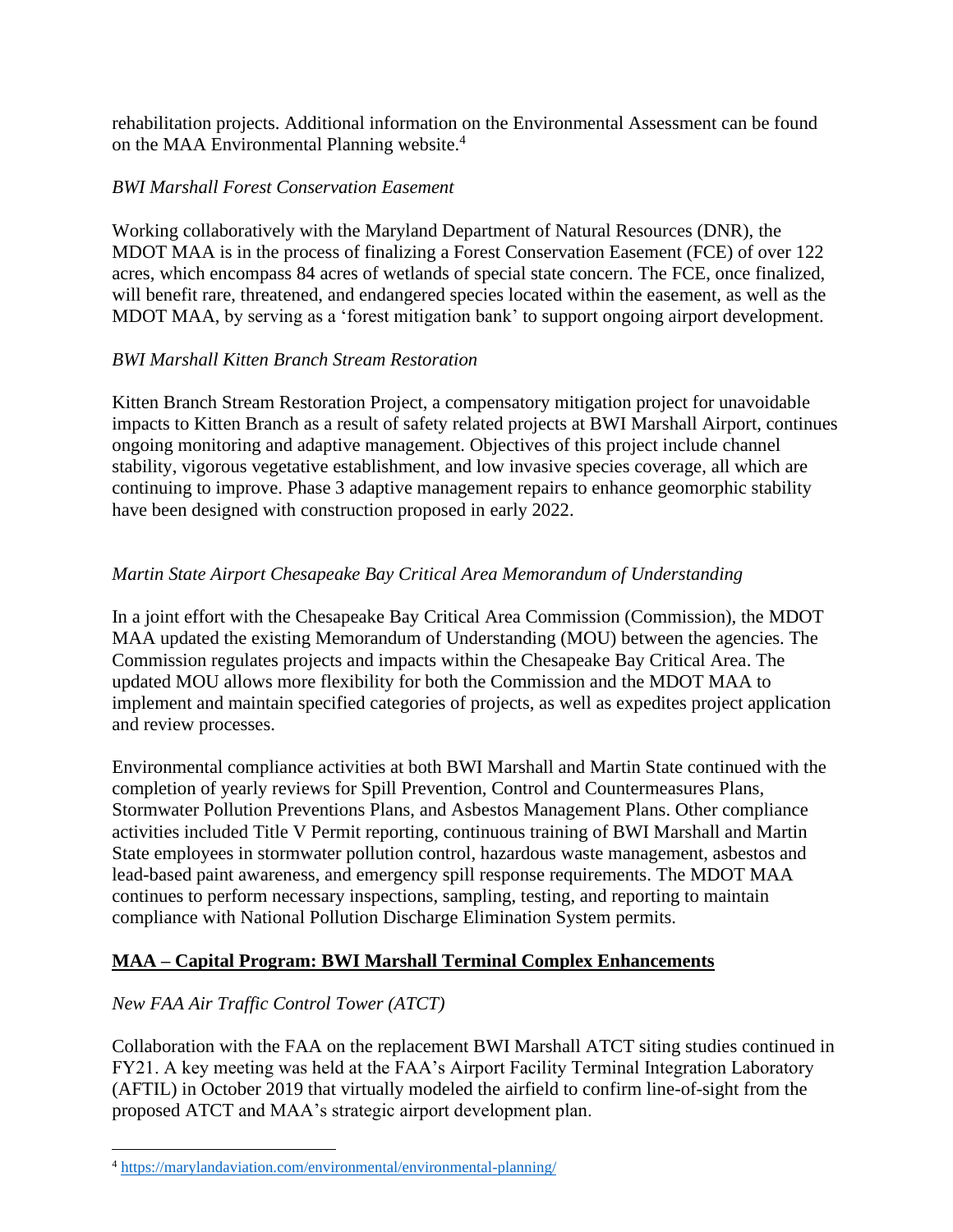The MDOT MAA has implemented and continues to maintain an ISO 14001-based Environmental Management System (EMS) across all levels of the organization. The purpose of the EMS is to protect the environment and support a proactive approach to environmental risk management. EMS workgroups set objectives that proactively evaluate impacts to the environment. As part of the new ATCT and on-going efforts to improve environmental performance, the MDOT MAA has also initiated two studies created by the Sustainability Section in conjunction with the FAA. One will site a location for the development of a new or supplemental ground movement radar system, ASDE-X, sustainability plan. The second study will site a potential replacement to the Airfield Surveillance Radar (ASR) program.

#### *Concourse 'A' Extension*

In August 2020, the MDOT MAA opened the new five gate extension of Concourse A, which added important services and amenities for travelers and supports further growth from Southwest Airlines. The \$48 million improvement project consists of a 55,000 square-foot, five-gate extension to Concourse A. The project includes new airline hold rooms and jet bridges, upgraded restrooms, and three new food and retail concessions. This project received five awards from the Maryland Quality Initiative (MdQI) including the 2021 Project of the Year. These new gates are a critical enabler to the future Concourse A/B Connector and Baggage Handling System (BHS) Improvement Project, which is currently in design and will require the temporary closure of five existing gates during its construction.

#### *New Restroom Improvement Project*

The design of the Restroom Improvement Program was completed, and the project was advertised and awarded. The initial notice to proceed (INTP) was issued in October 2021, with completion expected in January 2024. The Restroom Improvement Program includes six new sets of restrooms, which include two new restroom sets in the B, C, and D Concourses. Each set of restrooms includes a Men's Restroom, Women's Restroom, and a suite with Adult Change, Nursing Room, and Family Restrooms. The new restrooms include full-height stalls and state-ofthe-art technology. Increasing the size of the individual stalls for the comfort of the passenger, the restroom design has created building additions which add an architectural feature to the exterior facades of the terminal.

#### *A/B Connector and BHS Project*

Design of the Concourse A/B Connector and Baggage Handling System (BHS) progressed through several bid packages and was on track for the first guaranteed maximum price (GMP) package advertisement when the project was placed on hold in April 2020 due to the COVID-19 pandemic. In February 2021, the program design was completely restarted with a reduction of \$98 million in funding. Major objectives of the original project are being maintained. The scope of the project includes a terminal expansion between Concourses A and B to provide a passenger connector between the two concourses, five relocated gates with expanded hold rooms, new concessions, airline operations space, and a new in-line baggage screening and handling system capable of accommodating approximately eight Explosive Detection System machines meeting the latest TSA design requirements. As part of the project, capacity upgrades are required at the central utility plant and energy efficient lighting improvements will be included on the adjacent lower-level roadway to comply with the Maryland State Energy Code. Construction under a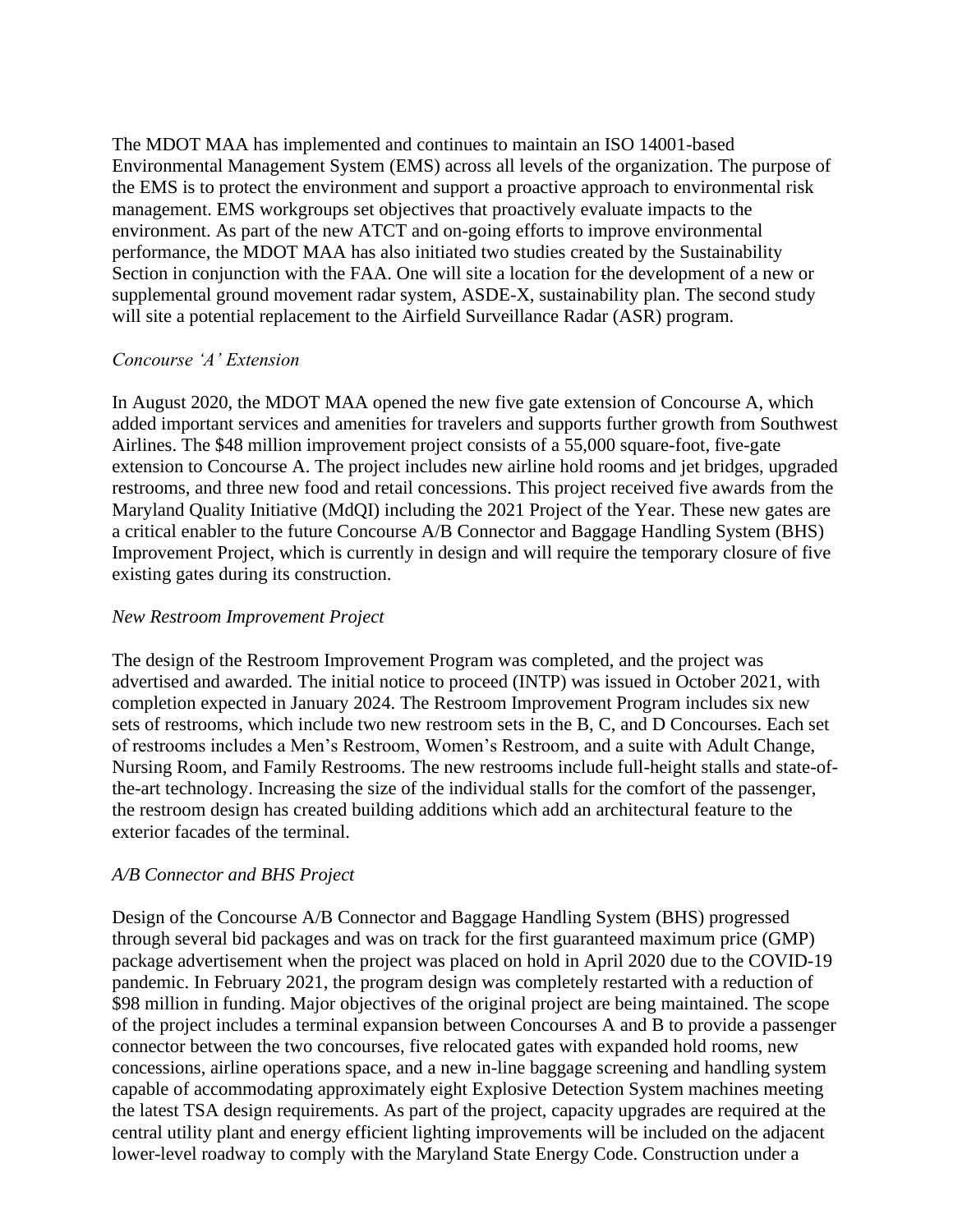construction manager at risk (CMAR) delivery methodology will begin in winter 2022, with completion in fall 2026.

#### *DX/DY Concourse HVAC System Improvements*

The DX/DY concourses' HVAC system improvement project, originally constructed in 1984 and 1987, was designed and awarded. The INTP was issued in October 2021 and the project has an anticipated completion date in April 2023. The project includes the upgrade of the Concourse D Chiller Plant, the replacement of the existing direct expansion air handlers, the replacement of the variable air volume (VAV) boxes in the terminals, and the replacement of the central concourse ceilings with an architectural enhanced ceiling system.

#### *Electrical System Improvement Projects*

The BGE Feeder Upgrade Project – Phase 1 was advertised and awarded with a Notice-to-Proceed in January 2021 and an expected completion date in February 2022. The project will improve the electrical system reliability and includes the replacement of transformer T1, which has been in service for over 43 years. The project will also provide liquid containment for transformer T1 as well as upgrade the site lighting to LED for energy efficiency and added safety.

The BGE Feeder Upgrade Project – Phase 2 is currently in design with an expected advertisement date in January 2022. The project will continue to improve the overall electrical system reliability with the installation of a new double-ended 35kV switchgear at the North and South substations and the installation of new BGE service feeders into the North and South switchgears.

Parking Guidance System: The Hourly Garage Parking Guidance System has reached the end of its useful life and a project to replace the system has been advertised and is expected to be awarded in January 2022. The project will replace the parking space monitoring sensors and associated signage. The project will also include maintenance of the system for five years.

#### **BWI Marshall - Airside Improvements**

#### *Taxiway T*

The Reconstruction of Taxiway T (Phase 1A) was initiated under a fast-track program schedule in March of 2020 to capture significant FAA AIP funding available, including the local 25 percent matching funds available due to the CARES Act. The project was successfully bid and awarded and obtained an FAA grant of \$11.4 million against a low bid of \$11.2 million, allowing some of the grant money to apply to soft costs. Construction was initiated in March 2021 and the project is on schedule to be complete in late October, ahead of schedule and within budget.

#### *Airline Maintenance Facility*

The Airline Maintenance Facility continues to progress towards construction start. The MDOT MAA has successfully advertised and awarded both the site preparation package and the Taxiway F Relocation (Phase 1) package. Initial construction administrative activities are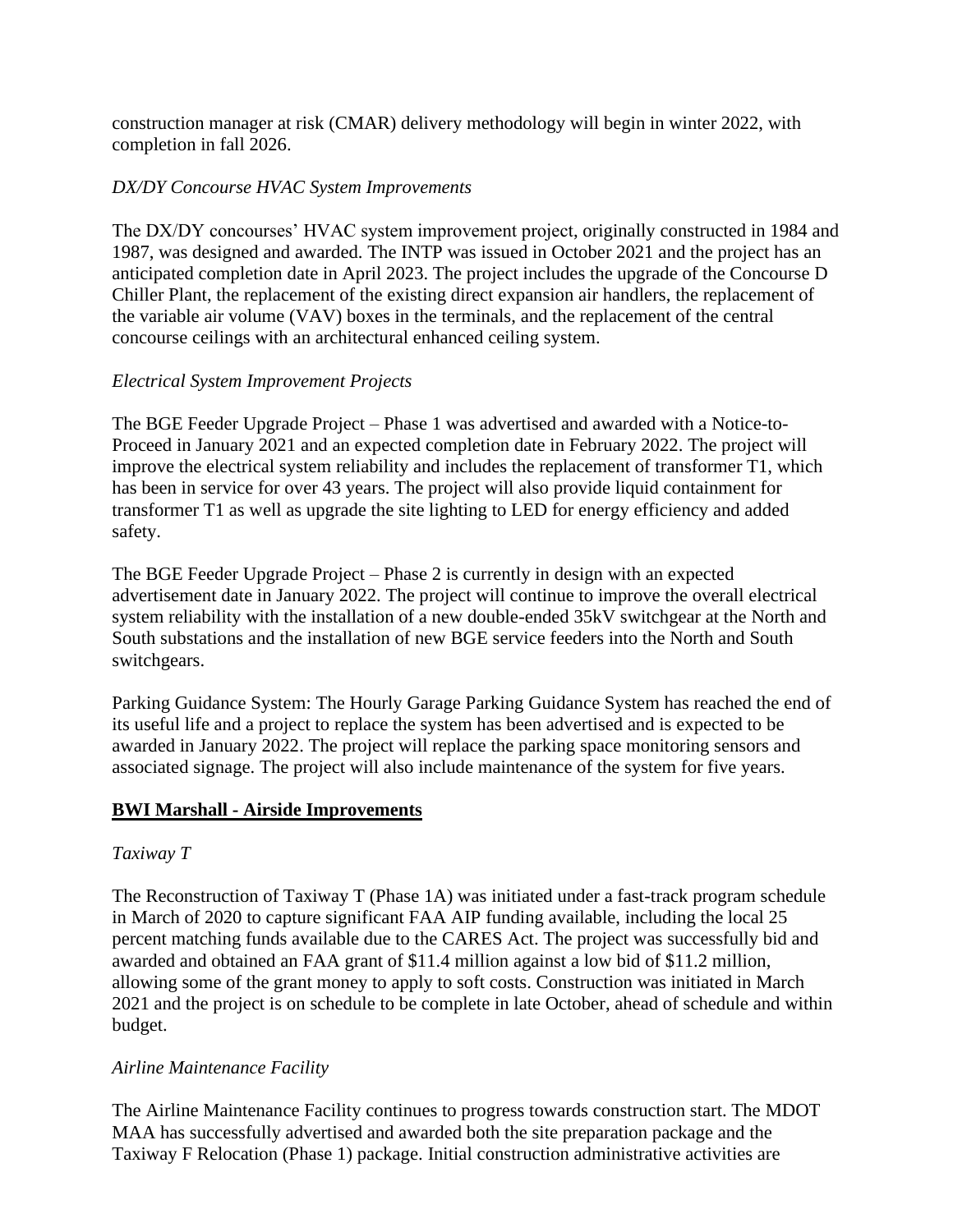underway, and we anticipate a full construction NTP to be issued in October 2021. Southwest Airlines has restarted the final design of the facility itself and submitted preliminary plans for the MDOT MAA to review. The design will be finalized and submitted for final airspace review by FAA in early 2022.

## *Taxiway F (Phase2) and R/W Intersection*

The next phase of the relocation of Taxiway F (Phase 2) design is underway; this phase of construction will extend the taxiway from Taxiway F Phase 1 towards the Runway 10 end. In addition, the MDOT MAA has initiated a pavement condition study for the intersection of Runways 15R-33L and 10-28. These two runways handle all the larger aircraft movements at BWI Marshall and phasing of any proposed repairs will be of the upmost importance. The pavement condition assessment will be complete in November and the MDOT MAA will prioritize, design, and coordinate any required pavement repairs to ensure minimum disruption to the airlines.

## *RTR & Midfield VSR*

Several airfield rehabilitation projects continued to make progress, including the construction completion of the Runway 15R-33L Repairs, bidding and award of the RTR Relocation, and completion of the construction of the Midfield VSR Reconstruction between Gates G and N. In addition, the MDOT MAA anticipates the potential for additional federal funding in the nearterm and is accelerating the design of several airfield packages to capture the potential funding.

## *Airfield Lighting Vault (ALV)*

The design for the replacement of the existing Airfield Lighting Vault (ALV) at BWI Marshall continues to make progress. The bidding documents are complete, and the project is scheduled for a February 2022 advertisement to secure bids in time for submission for a FAA AIP FY22 Discretionary Grant.

## *Cargo Facility*

The MDOT MAA continues to support the growth of air cargo services via Amazon at Midfield Cargo. We have provided Building Permit and Program Management support for the Renovation to Cargo Building G and supported approximately 36 ten (10) improvements to the site in calendar year 2021, including trailers, security improvements, HVAC improvements, utility and generator improvements, aircraft and vehicle parking layouts, and lighting improvements.

## **BWI Marshall - Landside Improvements**

## *Long-Term Parking Lot A Culvert and Parking Lot B*

Landside facility improvements, including the completion of culvert repairs to Long-Term Lot A and the design of pavement rehabilitation to Long-Term Lot B, continue. The Lot B package will also include LED lighting improvements to the lot.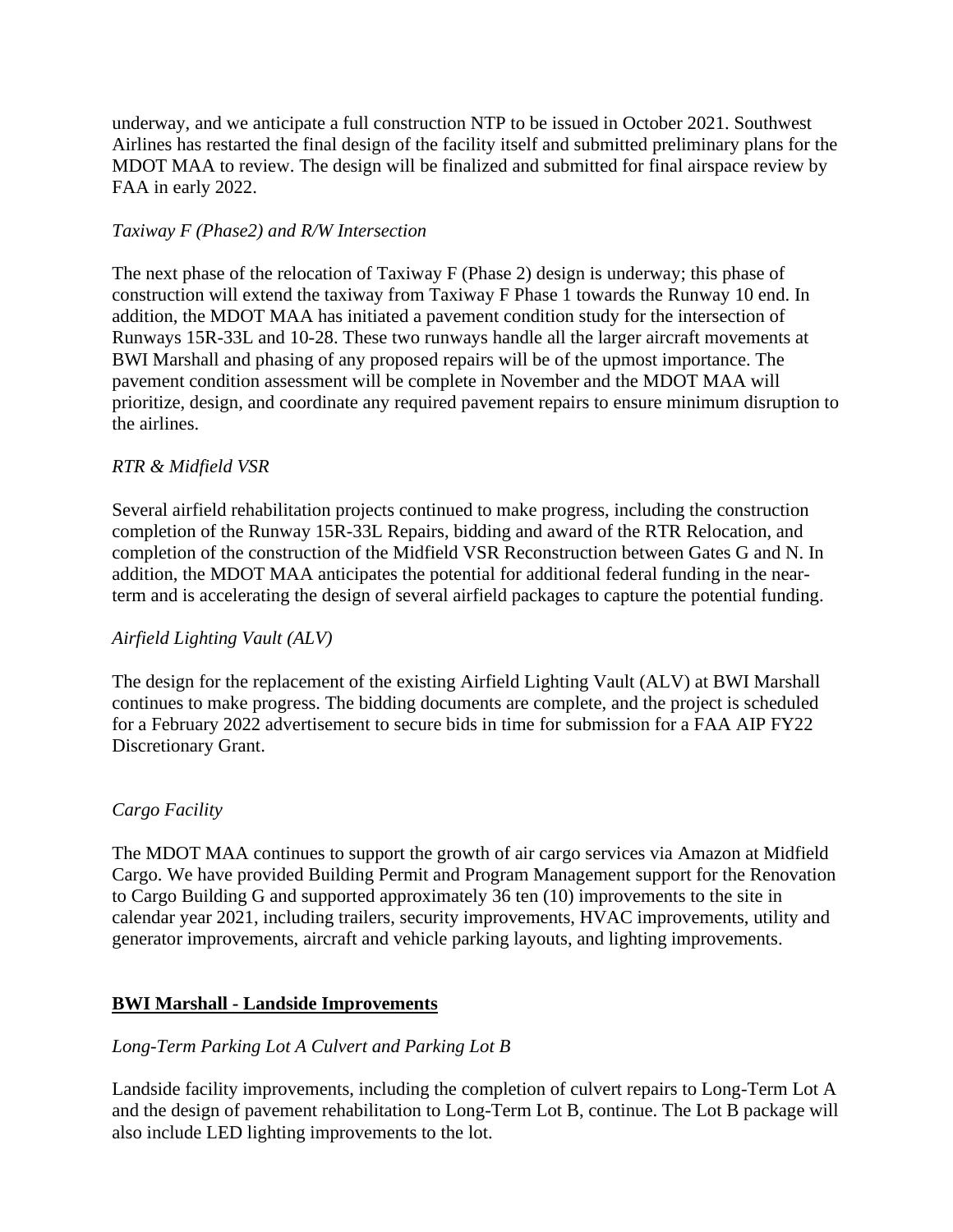## *CRCF – Bus Maintenance Facility Equipment (BMF) Replacement*

The bus wash equipment, maintenance bays, CNG detection system and lighting were replaced and upgraded at the BMF. The project will provide added safety to the employees working at the facility.

#### *Hourly Garage Storm Water Pumps*

The storm water pumps at the Hourly Garage were replaced due to corrosion and damage. The new storm water pumps will ensure that any future storms and flooding are safely discharged away from the hourly garage to increase passenger safety.

## *Hourly Garage Level 6 Ramps*

The exterior ADA access ramps to the terminal on the  $6<sup>th</sup>$  level of the Hourly Parking Garage had been severely deteriorating due to the weather, and some of the safety handrails had been broken. The project replaced the existing ramps, handrails, and re-striped the areas around the ramps to increase the safety to passengers entering and exiting the terminals.

#### *Electric Vehicle Charging*

In May 2021, the MDOT MAA and BGE installed new electric vehicle charging stations at BWI Marshall Airport. The four new DC fast charging (DCFC) stations located in the airport's Cell Phone Lot will allow motorists to charge their electric vehicles while waiting for airline passengers to arrive at the airport. The four new state-of-the-art, 150kW DCFC charging stations provide up to an 80 percent charge in as little as 15 minutes. The fast chargers are the first of this speed and capacity that BGE is installing in Maryland. The utility company is also working to place six additional DC fast charging stations in the airport's rideshare lot, which serves as a staging area for rideshare drivers. BWI Marshall Airport also has ten existing electric vehicle charging stations in the Daily Garage and Hourly Garage that were first installed in 2011.

## **Martin State (MTN) Capital Projects**

## *Snow Removal Equipment Building*

To protect and extend the useable lifespan of Martin State Airport's specialized airfield snow removal equipment, the MDOT MAA constructed a 12,000 SF storage building. Prior to this, equipment was stored outside, uncovered, and exposed to the elements. The building provides pull-through access to optimize the site and operational efficiency. This building is considered the first phase of an equipment storage facility with future building expansion of 5,600 SF and a separate 9,900 SF critical equipment storage building planned into the site design.

#### *Storm Damage*

A storm severely damaged the roofs at Martin State Airport's Hangars 1 and 2.The project will repair the damaged tenant areas and replace the existing offices on the second level with new modular spaces for the tenants. The project is scheduled to be completed in March 2022.

#### **Special Achievements and Awards**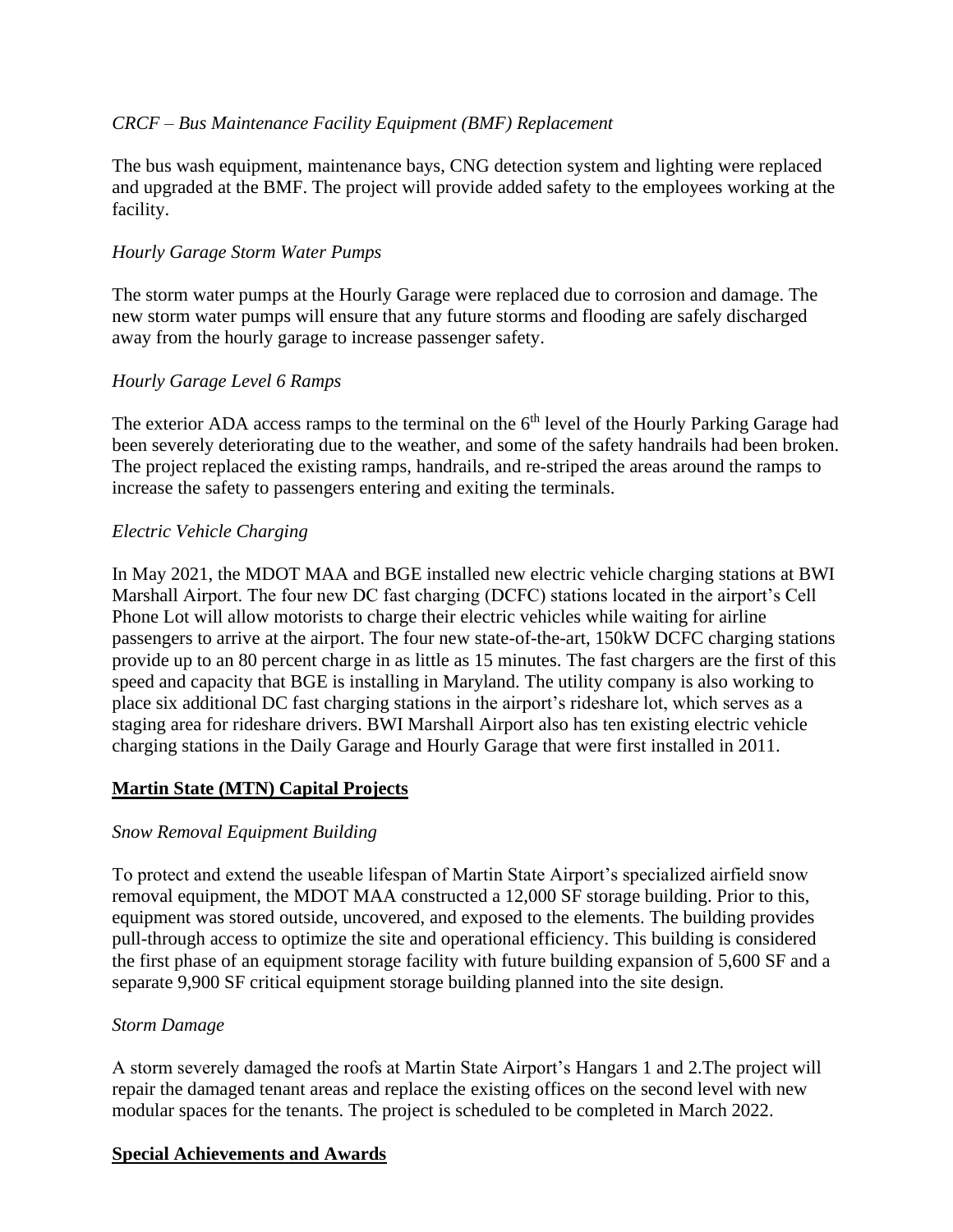The MDOT MAA projects continue to be recognized locally, regionally and internationally garnering several awards.

## *Industry Awards*

- 2021 CMAA Baltimore Chapter CM Project Achievement Award: Midfield Taxilane Rehabilitation Project
	- o With the increasing demand for air cargo facilities, rehabilitation of the Midfield Cargo Complex taxiway was needed to provide reliable access from a growing cargo operator's new 200,000 SF high-use cargo building and apron to the main runways. This project rehabilitated over 95,000 SY of existing asphalt taxiway and added 13,700 SY of new concrete taxiway providing direct access to the Runway 10 end.
- ACI Maryland Chapter "Excellence in Concrete" Award: Midfield Taxilane Rehabilitation Project
- ACEC/MD "Excellence in Engineering" 2021 Award Concourse A Improvements Phase II Project

## *MDQI Awards*

- MdQI Project of the Year Over \$5M MDOT-MAA BWI Concourse A Improvements Phase II
- MBE/WBE Award (Construction) Elite Wall Systems for BWI Concourse A Improvements Phase II (MAA)
- MBE/WBE Award (Engineering)– ADCI for BWI Concourse A Improvements Phase II (MAA)
- Subcontractor Award (Engineering) The Sheward Partnership for BWI Concourse A Improvements Phase II (MAA)
- MDOT/ Municipal Award Under \$5 Million Mathison Way Pavement Rehabilitation
- MDOT/Municipal Award Over \$5M BWI Concourse A Improvements Phase II (MAA)

## *Partnering Awards*

• International Partnering Institute 2021 Partnered Project of the Year – Midfield Taxilane Rehabilitation Project

## **Marketing and Air Service Development**

In response to the COVID-19 pandemic, the MDOT MAA ceased all marketing ad spending in March 2020. As local, State, and federal governments urged people to stay home, the agency provided customers uplifting and informative communications, emphasizing the message, "we're all in this together."

Organic social media content became the MDOT MAA's primary driver of messaging to stay connected with the customer. Through this channel, the agency was able to help mitigate the spread of COVID-19 by sharing information pertaining to CDC guidelines, State-wide mask mandates, and MDOT MAA measures ensuring safety once travel was restored.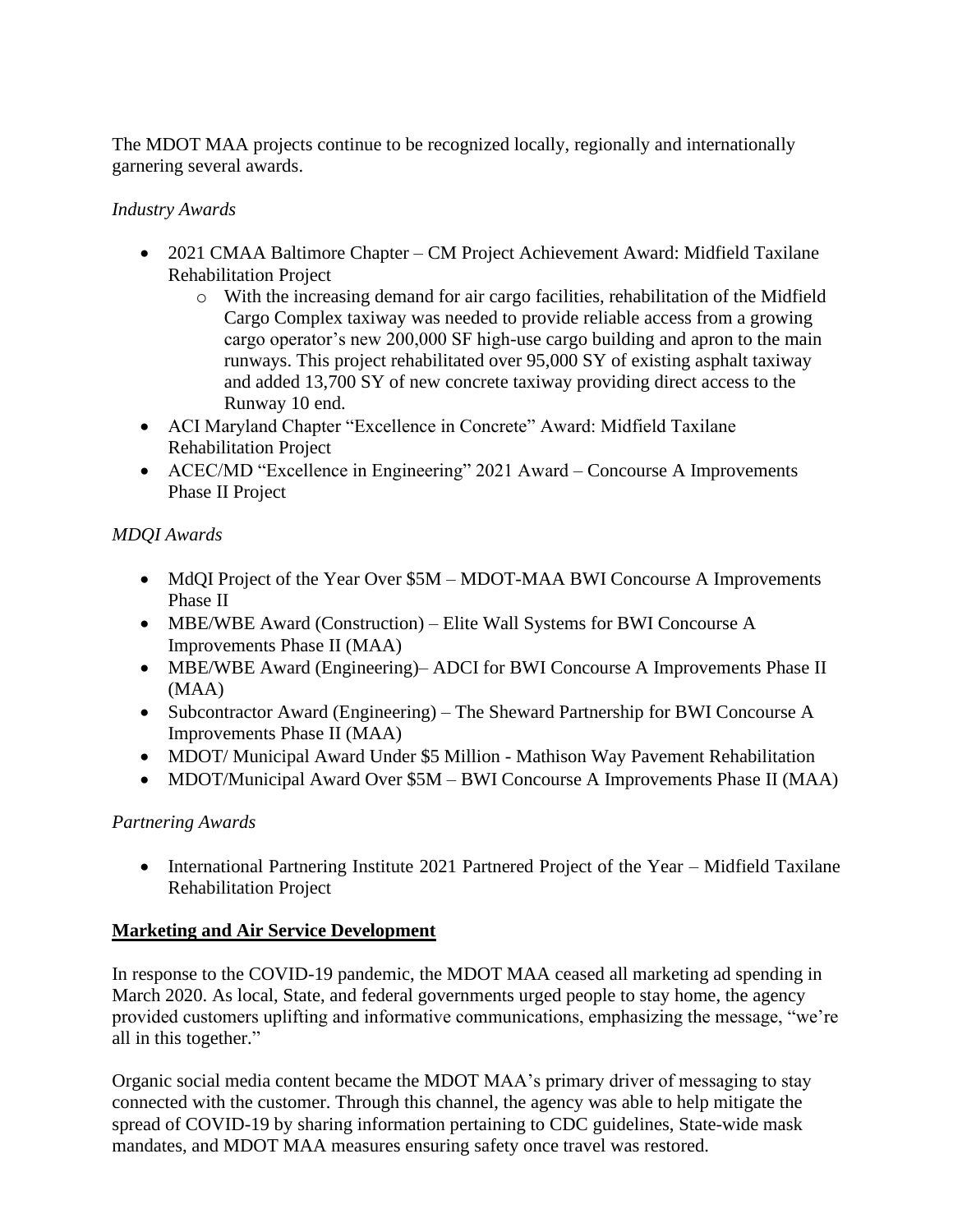State restrictions on large gatherings transformed the MDOT MAA's annual Synergy Business Networking and Career Fair into a Microsoft Teams LIVE event. Executive Director Ricky Smith hosted the webinar on May 28, 2020, to present airport updates, along with details on new procurement processes. The success of this effort launched a quarterly program of webinars throughout FY 2021 for MBE, Tenant, and Consultant audiences.

Through a competitive bid process, a 10-year contract with Clear Channel Airports (CCA) to provide a cutting-edge advertising network began April 1, 2020. The new advertising network at BWI Marshall includes:

- Head-on Zeus digital network capturing 100% of arriving and departing traffic
- Baggage claim digital network
- Multiple wall wrap application opportunities including glass, column, and jet bridge wraps
- FID advertising network
- Tension fabric displays with Maryland-centric theming
- Overhead soffits
- Digital projection
- Floor exhibits
- Multiple passenger engagement opportunities
- Exterior banners and
- LCD network inside rental car shuttle buses

This contract, previously held by JCDecaux, further augments Clear Channel Airports' position as the leading out of home media provider in the Baltimore and Washington, D.C. metropolitan areas as the company's roadside displays reach over 80 percent of the Washington, D.C. market and 99 percent of the Baltimore region weekly.

Marketing is an essential part to the MDOT MAA's recovery building post-COVID-19 pandemic. As such, strategies were adapted, and a 'Welcome Back' campaign launched in October of 2021. The campaign encourages travelers to fly again while illustrating the steps the MDOT MAA has taken to ensure safety. The campaign offers an integrated approach of traditional and digital media and targets families, millennials, and business and leisure travelers.

## **Business Development and Management**

## *Pandemic Relief for Our Partners*

Soon after Maryland's State of Emergency was declared due to COVID-19, the MDOT MAA Office of Commercial Management (OCM) began formulating an aggressive and appropriate interminal concessionaire and rental car relief program.

The program was driven by the belief that the MDOT MAA's concessionaires and rental car companies are true partners and that their success is inextricably tied to MDOT MAA's success, both from the commercial and customer service perspective. With respect to the rental car operations, the MDOT MAA provided financial relief by suspending for nine months their minimum monthly guarantee obligation and allowed the rental car operators to consolidate their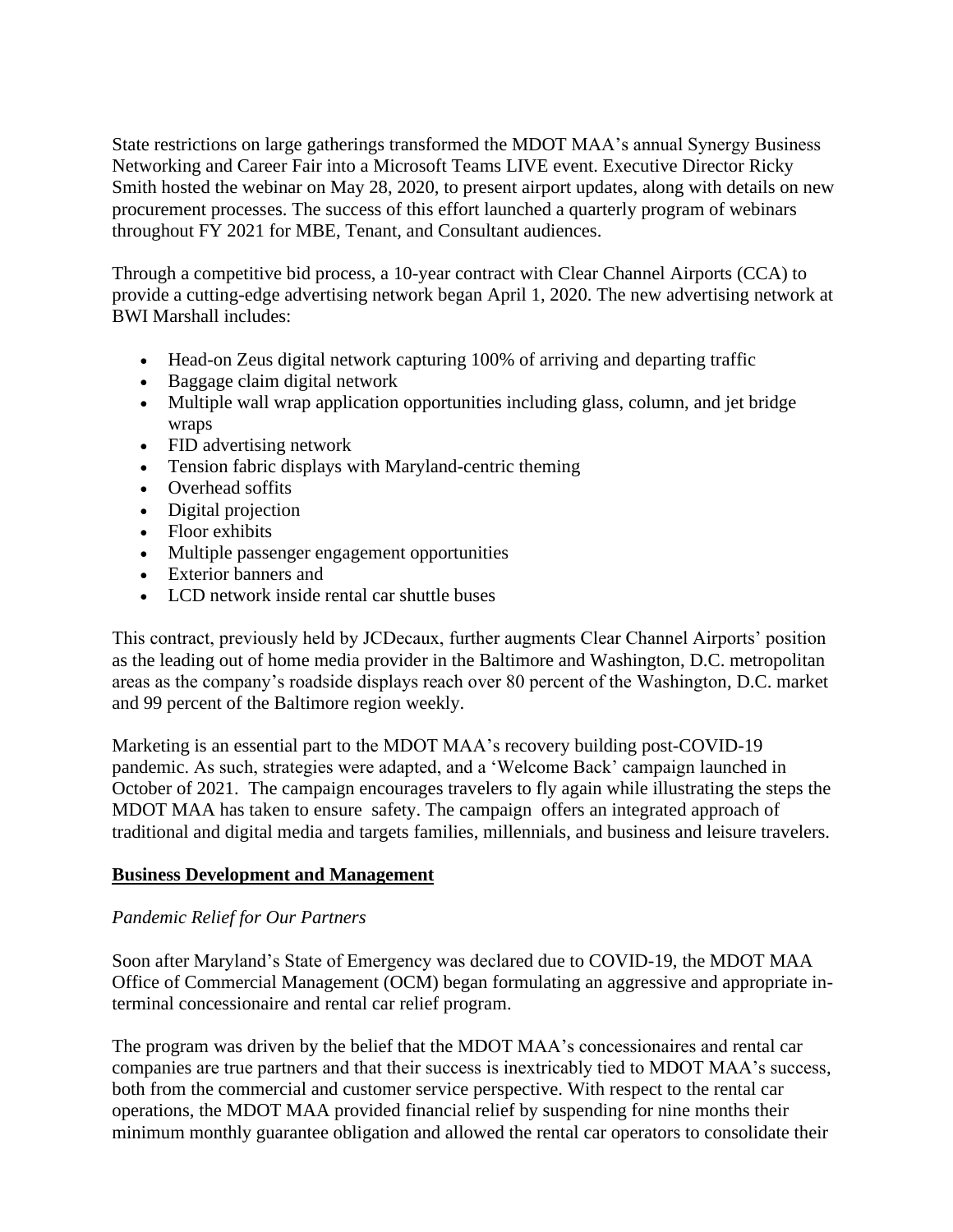respective operations. The fixed rent then became a tiered structure until the end of their contract term.

Regarding the in-terminal food and beverage and retail sub-tenants, the MDOT MAA allowed operators to set opening and closures, and hours of operation that best suited their labor challenges and financial constraints. With passenger traffic falling to 95 percent, contractual enforcement of operating hours would have led to multiple defaults and sub-tenant business failures. In addition, the in-terminal food and beverage and retail sub-tenants received financial relief in the form of the cessation of their minimum monthly rental obligations. Finally, all subtenants received a two-year sub-lease extension to account for the pandemic recovery period and "make up" for lost revenues.

These relief measures were approved by the Maryland Board of Public Works in February 2021. Regarding relief for airline partners, the MDOT MAA provided terminal rent and fees deferral for three months, from April 202 to June 2020, that was paid back to the MDOT MAA in twelve equal monthly installments over the fiscal year. In addition, the MDOT MAA froze the BWI Marshall landing fee through Calendar Year 2020 and reset the landing fee effective January 2021.

The parking concession is the largest revenue concession contract at BWI Marshall. This revenue concession model failed as soon as the pandemic began. In March 2020, the MDOT MAA suspended the minimum monthly guarantee and effective July 1, 2020, switched to a management/expense contract to ensure continuous parking operations through and beyond the pandemic. Several other businesses were granted financial relief in the form of fixed fee suspensions and rent deferrals, including airline catering and other revenue businesses that support airport operations.

#### *Federal Funding Strategy and Implementation*

The Office of Capital Programs acted on three federal statutes that went into effect in FY 2021 including CARES, CRRSAA and ARPA. The MDOT MAA applied for and received approximately \$87 million through the Federal Aviation Administration. These federal funds were used to off-set operating expenses, capital expenses, and some debt service obligations. Under CRSSA, the MDOT MAA was allocated approximately \$21 million, most of which has been received and applied to a debt service obligation. Under ARPA, the MDOT MAA is entitled to approximately \$95 million, most of which will also be applied to debt service obligations.

#### *New Revenue Bond Structure*

In February 2021, The Office of Finance and the Office of Capital Programs collaborated with the MDOT in issuing its first Airport Special Transportation Project Revenue Bonds. These bonds are backed solely with airport revenues which are pledged to support bond repayment. This first series, Series A, was for \$220 million and used to re-fund two other outstanding bonded debt: MEDCO bonds used for the construction of Terminal A/B and parking bonds that were used for construction of the Daily Garage.

This historic first airport revenue bond issuance by the MDOT achieved investment grade ratings from rating agencies, were significantly oversubscribed, and achieved significant interest savings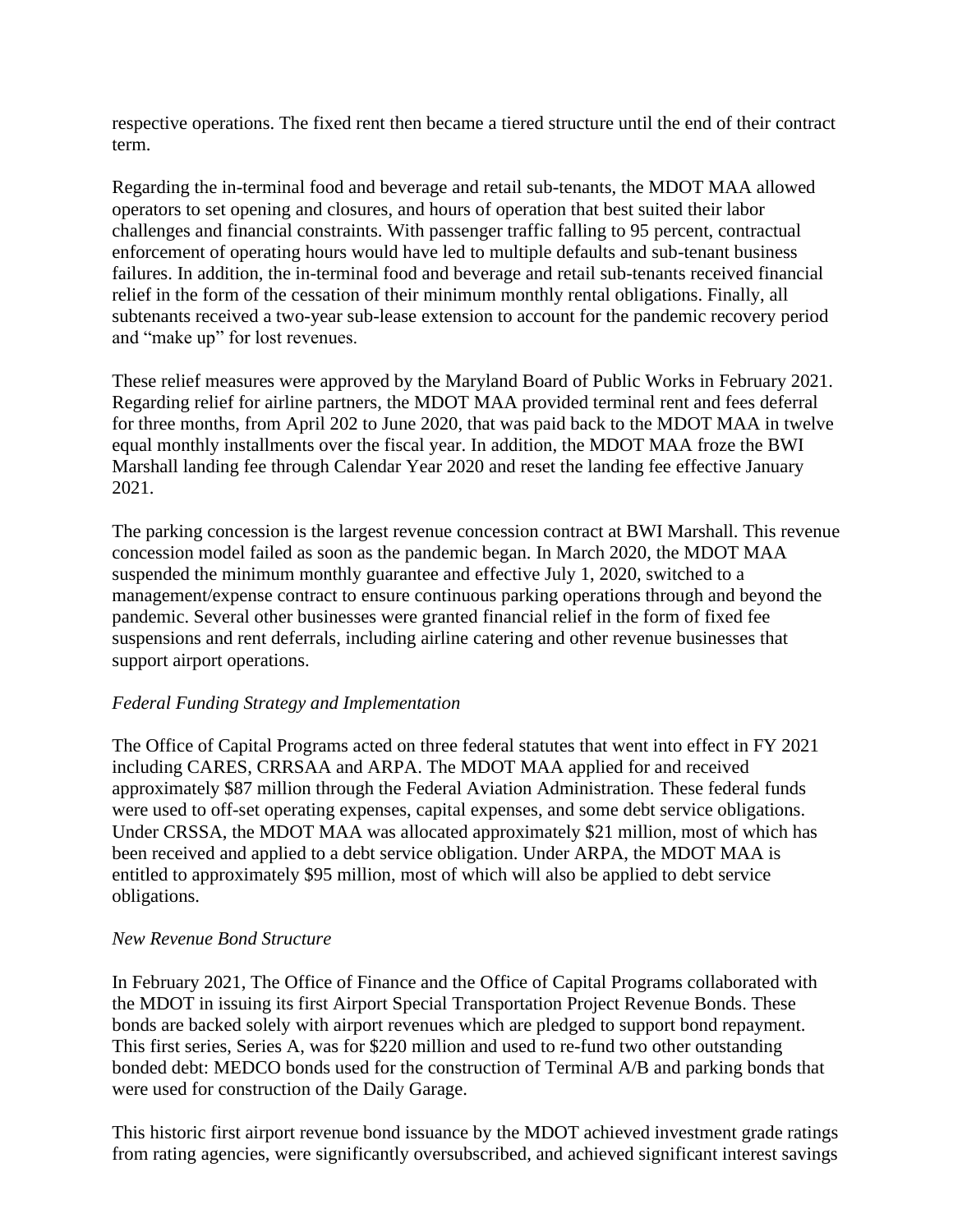at a low rate of interest. In July 2021, the MDOT issued its second series, Series B, for \$200 million in new funding which also received investment grade ratings and favorable interest rates. This new funding will be used for the Terminal A/B Connector & Baggage Handling System Project. A third series of approximately \$225 million is planned for 2023 for the completion of funding for the aforementioned project.

#### *FY 2021 Profit and Loss Statement*

The COVID-19 Pandemic had a historically detrimental impact on the MDOT MAA's financial performance in FY 2021. Net operating revenues, such as airline rates & charges, concession, and parking revenues, fell over \$48 million or 21 percent in FY 2021 almost entirely due to the sudden and sharp reduction in passenger activity. The MDOT MAA operating expenses increased by \$1.5 million or less than 1 percent over the FY 2020-FY 2021 period.

Large hub commercial airports have a large portion of fixed expenses which do not track to passenger activity as do operating revenues. Additional COVID-19 expenses were also incurred, including increases in custodial, maintenance, and related supply costs. In FY 2021, without consideration of various federal funding, the MDOT MAA net operating result was -\$14 million, falling by over \$49 million versus FY 2020, the first fiscal year of the COVID-19 pandemic.

#### **Operations and Maintenance**

The FAA conducts an annual comprehensive inspection and audit of commercial airports for compliance with federal aviation safety regulations as outlined in Title 14, Code of Federal Regulations Part 139, Certification of Airports. BWI Marshall successfully completed the annual Airport Safety and Certification Inspection with zero findings.

During 2021, the MDOT MAA Office of Airport Security continued to work through the pandemic as the credentialing office witnessed a drastic fluctuation of airport badges being returned due to operation suspension, closure, reduction-in-force, and employment separations.

Simultaneously, the MDOT MAA saw a significant increase in employee staffing that the credentialing office processed in the Cargo Operations to meet the demand of goods being shipped. As the community resumed operations and in preparation for the peak summer travel season, the team processed hundreds of new applicants for airport badges. During this time, the team adhered to the established safety protocols and implemented remote training options to simplify airport badge renewal options. Continued adherence to all federal mandates was successfully achieved as noted during regulatory inspections and audits. Credentialing operations were maintained throughout the entire fiscal year.

In the first nine months of 2021, the BWI Airport Fire & Rescue Department (FRD) responded to 2,401 incidents, of which 1,408 were on the BWI Marshall campus and 992 were in support of mutual aid partners. Of the 2,401 incidents, 733 were for fire-related incidents and 1,668 were medical. Also, through this period of 2021, FRD's mutual aid colleagues responded to a total of 183 separate apparatus incidents on the BWI Marshall campus. Of those responses to BWI Marshall, 96 were from the Anne Arundel County Fire Department, 80 from the Baltimore County Fire Department, and 7 from the Howard County Fire Rescue Department. Additionally, so far during calendar year 2021, the FRD responded to 85 COVID-19 related incidents. Most of these incidents involved patients that were categorized as "Persons Under Investigation" (PUI)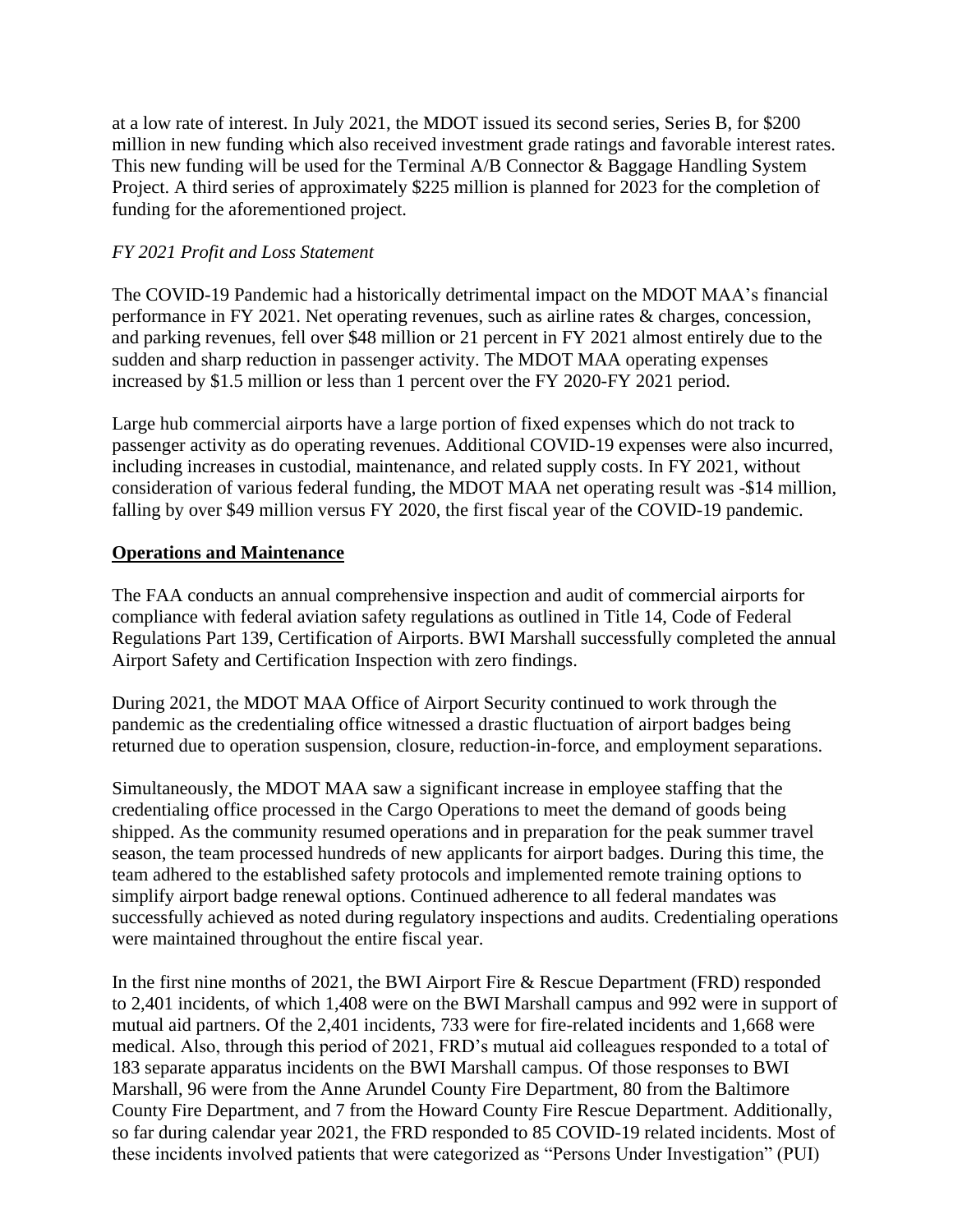and some were determined to be COVID-19 positive cases which were assessed, treated, and transported to various hospitals by BWI FRD emergency medical personnel.

The Office of Custodial Services (OCS) worked with the BWI Cleaning Contractors to develop and implement a comprehensive, multi-layered cleaning and disinfecting program designed to safeguard the Terminal Building using EPA Rated disinfectants to kill the coronavirus. This initiative included contractual amendments to our cleaning contract, and contracts with our federal stakeholders, to ensure our policies and procedures met or exceeded the recommendations and requirements of the CDC.

#### *Routine Cleaning Adjustment*

Areas of the Terminal Building, where the public may frequently touch, such as elevator buttons, door handles, and handrails, were identified as "High Touch Point Areas" (HTP). A BWI Cleaning Contractor performs the Daily Touch Point disinfection cleaning.

OCS has put in place and maintains over 30 stand-alone hand sanitizer dispenser units throughout the Terminal Building.

#### *Comprehensive Cleaning Addition*

BWI's Cleaning Contractor was requested by OCS and authorized to procure a third-party contractor with equipment. This third-party contractor disinfects the Terminal Building nightly, utilizing the latest electrostatic spraying technology and disinfecting products EPA rated to kill coronavirus.

#### *Emergency Cleaning*

The BWI Go team can respond to COVID-19 cleaning and disinfecting requests on a 24/7 basis with Electrostatic Sprayers, with EPA-approved disinfectant, in areas throughout the terminal complex. This initiative allows any room with a reported positive case to be safely reused within hours rather than days.

#### *GBAC STAR Program*

In response to the COVID-19 pandemic, BWI Marshall applied for and received the Global Biorisk Advisory Council Star Accreditation Program on Cleaning, Disinfection, and Infectious Disease Prevention for Facilities (GBAC STAR Program).

The GBAC STAR Program establishes requirements to assist facilities in their cleaning, disinfection, and infectious disease prevention work practices to control risks associated with infectious agents. It is performance-based and requires facilities to demonstrate that appropriate cleaning, disinfection, and infectious disease prevention work practices, protocols, procedures, and systems have been established and implemented.

## **Airport Technology**

When Governor Hogan announced the COVID-19 State of Emergency on March 12, 2020, MDOT MAA's work environment changed radically. MDOT MAA employees had to adjust immediately to the situation and continue to serve the traveling public. Successfully, the Division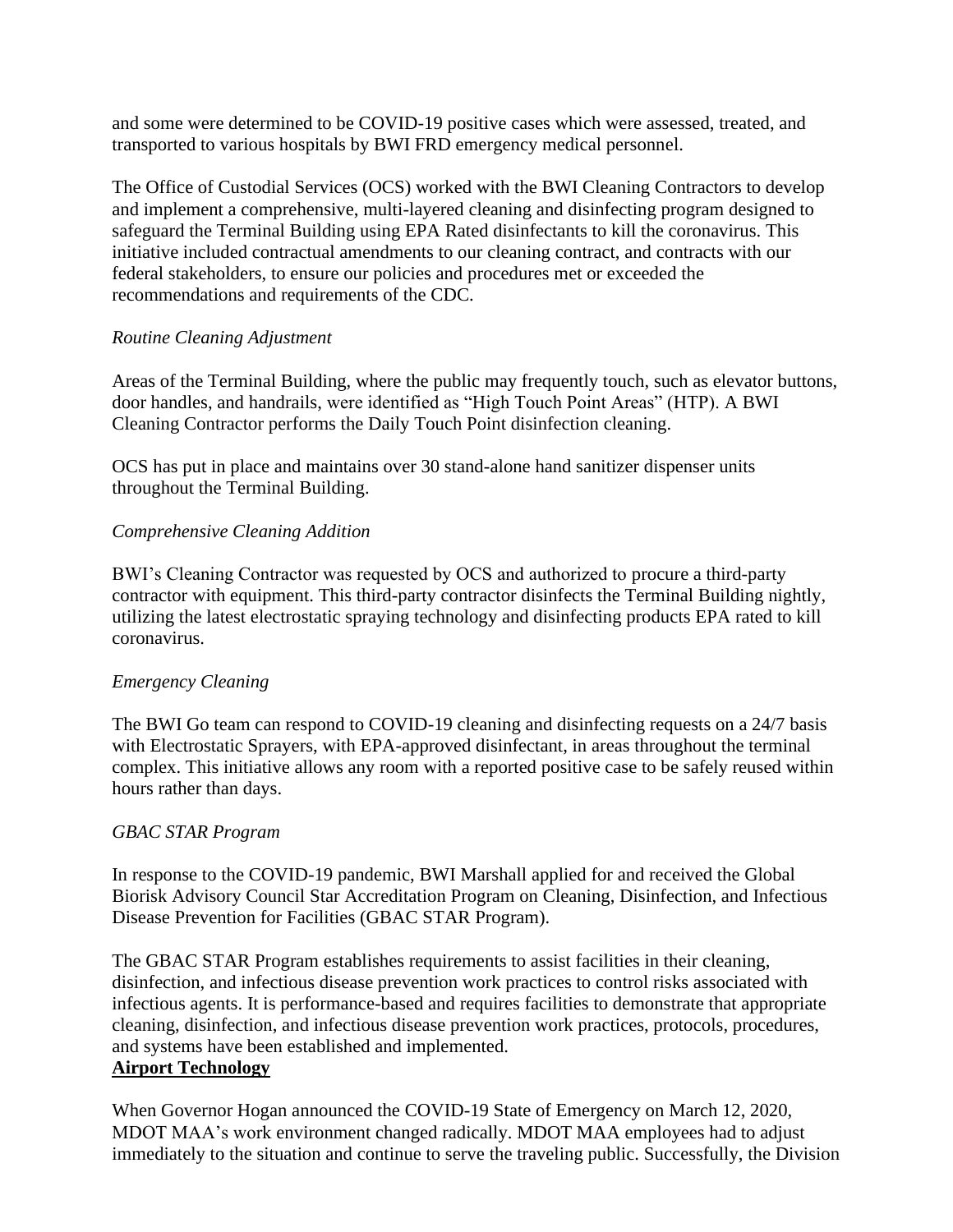of Airport Technology (DAT) responded by establishing remote connectivity for MDOT MAA employees.

The DAT team contacted sister State agencies to see if there were any available laptops in their inventories, and after receiving a few laptops from other agencies, an order was then placed with an external vendor for additional laptops. After the laptops were in house, the IT helpdesk team configured the laptops and distributed them to MDOT MAA employees within 48 hours of receipt of these new laptops. The IT team was able to establish over 200 VPN connections to MDOT MAA's network. These VPN connections allowed employees to access critical business applications and systems necessary to perform their work responsibilities from their homes.

Towards the beginning of the State of Emergency, the IT helpdesk team responded to more than 350 trouble tickets. Most of these tickets involved the IT team addressing end user issues such as "unable to connect", "unable to print", and a variety of physical hardware connectivity problems. Since March 2020, the DAT team provided IT support during the entire 15 months the State of Maryland (and the MDOT MAA) remained under a "State of Emergency".

#### *Checkpoint Wait Times and CrowdVision Systems*

As COVID-19 restrictions remain in place in airports nationwide, the Checkpoint Wait Time and CrowdVision social distancing systems continue to be an essential source of information for the traveling public. Both the Checkpoint Wait Time and CrowdVision systems use lidar technology to detect the location and density of passengers waiting at Security checkpoints.

The detection is accomplished by a lidar sensor emitting pulsed light waves into the surrounding environment. These pulsed light waves bounce off surrounding objects and return to the lidar sensor. The lidar sensor then calculates the distance the pulses traveled. This process is repeated millions of times per second to create a precise, real-time, three dimensional map of the environment.

The data collected by the lidar sensor is used to approximate the time it will take passengers to move through the security line. The data is also used to approximate the distances between passengers, which helps maintain social distancing. Real-time results are updated every few minutes from both systems and displayed on the Multi-User Flight Information Display System (MUFIDS) located at the checkpoints.

#### *WiFi and Distributed Antenna System (DAS) System*

Airport Service Quality (ASQ) scores for BWI's WiFi/Cellular service are on the rise. With the onboarding of a new service provider in 2020, internet access speeds have increased from 2mbps to 65mbps in most areas in the terminal, and reached 100mbps in select areas. With this vast improvement in speeds, WiFi service at BWI remains fast and free. These high connection speeds allow passengers to download large work files in seconds, stream video, FaceTime, and more.

As of September 2021, the number of users logging on to the WiFi network averaged 40,000 per week. Since 2020, WiFi and Cellular service has been added to the car rental facility, as well as select areas in the hourly parking garages.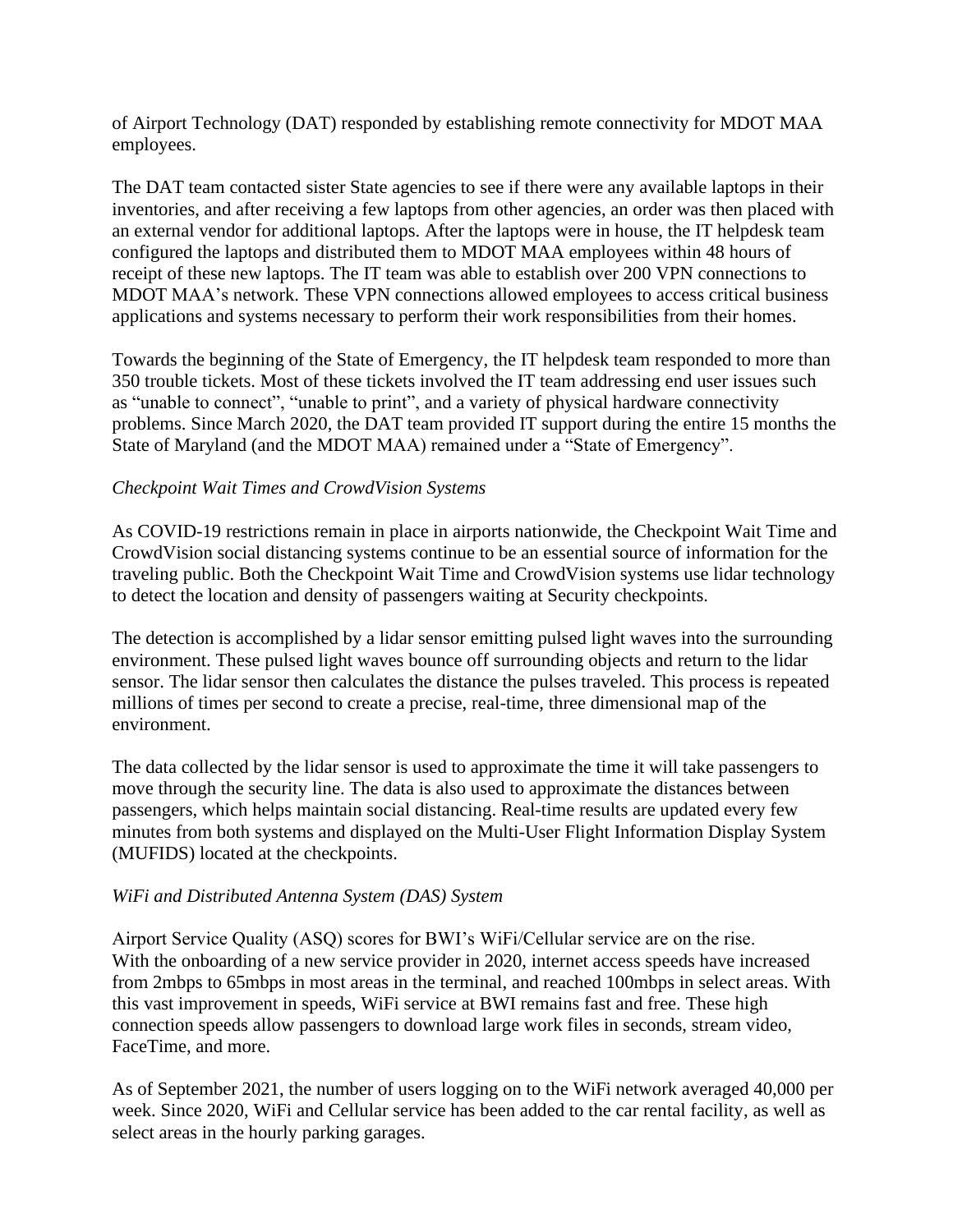## *Virtual Information Desks (VITs)*

During the height of the COVID-19 pandemic, BWI's "Pathfinders" volunteer group were forced to stay out of the airport and work remotely. Since the Pathfinders play a vital role in relaying information to BWI passengers, a work around was introduced to the traveling public: a virtual information desk (VIT). The VITs were first deployed in November 2020 as a pilot program. Since that time, three VITs have been installed and operate daily from 6 a.m. to 10 p.m. VITs are located at the A/B Upper and Lower-Level information desks and in the Customer Experience office area.

The VIT Pathfinder/Passenger interaction is as follows:

- An "All-in-One" monitor is positioned at the Information Desk.
- A secure "Teams" connection is established between the BWI Pathfinder and the "All-in-One" monitor.
- The passenger approaches the VIT and is greeted by the Pathfinder.
- From there, the two communicate as usual, with the added benefit of being socially distanced.

## *Robots*

The six robots overseen by the MDOT MAA's Customer Experience team are operating in the Southwest baggage claim areas. The robots are used by passengers to answer frequently asked questions and provide ground transportation, parking, and wayfinding information. The robots can speak in multiple languages: English, Spanish, Korean, Chinese and French. Passengers can interact with the robots in two ways, either by speaking directly to the robot or by using the touchscreen tablet display mounted on the robot.

Adhering to COVID-19 safety precautions, the robots have been outfitted with hand sanitizing dispensers for passenger use before and after each robot interaction. All robot and passenger interactions are closely tracked and reported monthly to the MDOT MAA. The data gathered is continuously being used to determine any robot programming revisions needed to stay current with passenger demands.

## **Actions Taken by the Maryland Aviation Commission**

The Commission was briefed regularly and consulted on the following air service trends and air service marketing efforts as well as mid-year and year-end financial results. The Commission was also routinely informed and reviewed airport operational activities and aviation security issues, various airport construction projects, State and federal legislative issues impacting BWI Marshall, and COVID-19 impacts and pandemic recovery plans.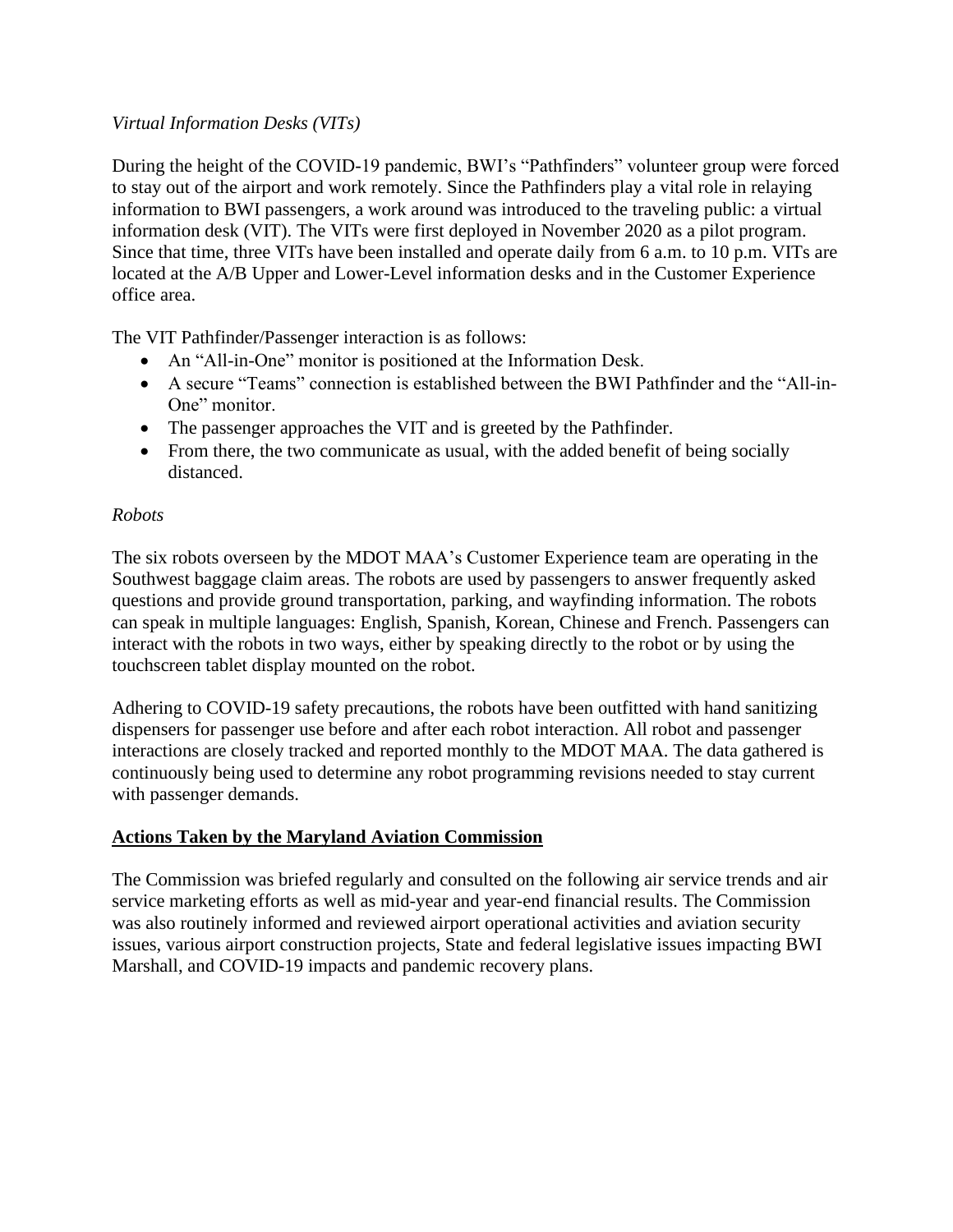| <b>Future Development Projects Moved to Construction Program</b> |                   |  |  |
|------------------------------------------------------------------|-------------------|--|--|
| <b>Project Name</b>                                              | Cost              |  |  |
| North Fuel Farm                                                  | \$16,800,000 TEC  |  |  |
| Perimeter Fence                                                  | \$11,300,000 TEC  |  |  |
| <b>Existing Projects Previously Approved for BWI</b>             |                   |  |  |
| Project Name                                                     | Cost              |  |  |
| Taxiway T Reconstruction Phase 1                                 | \$13,115,000 TEC  |  |  |
| <b>Airfield Lighting Vault Relocation</b>                        | \$12,100,000 TEC  |  |  |
| Conc. A/B Connector & Baggage Handling System Construction       | \$452,000,000 TEC |  |  |
| <b>Shuttle Bus Replacement</b>                                   | \$41,300,000 TEC  |  |  |
| <b>BWI Concourse D HVAC Replacement</b>                          | \$26,500,000 TEC  |  |  |
| FIS Hall Reconfiguration                                         | \$20,000,000 TEC  |  |  |
| <b>Restroom Improvement Program</b>                              | \$67,600,000 TEC  |  |  |
| <b>Residential Sound Mitigation Program</b>                      | \$34,400,000 TEC  |  |  |
| <b>Taxiway F Relocation</b>                                      | \$21,800,000 TEC  |  |  |
| <b>Aircraft Maintenance Facility</b>                             | \$54,400,000 TEC  |  |  |

The Commission approved the following major capital projects for the FY 2022-2027 period:

*\*No new Major Capital Projects were added or moved to Design and Engineering during the final CTP update.*

The Maryland Aviation Commission approved the revised and proposed updated Airport Noise Zone and Noise Abatement Plan for BWI Marshall. The proposed amendment is to Regulation .01 and .12 under COMAR 11.03.01 and COMAR 11.03.01.01-1 Incorporation by Reference.

The Maryland Aviation Commission approved the revised and proposed updated Airport Noise Zone and Noise Abatement Plan for MTN, as to be provided for in amendments to COMAR 11.03.02.10 Certified Airport Noise Zone and COMAR 11.03.01.01-1 Incorporation by Reference.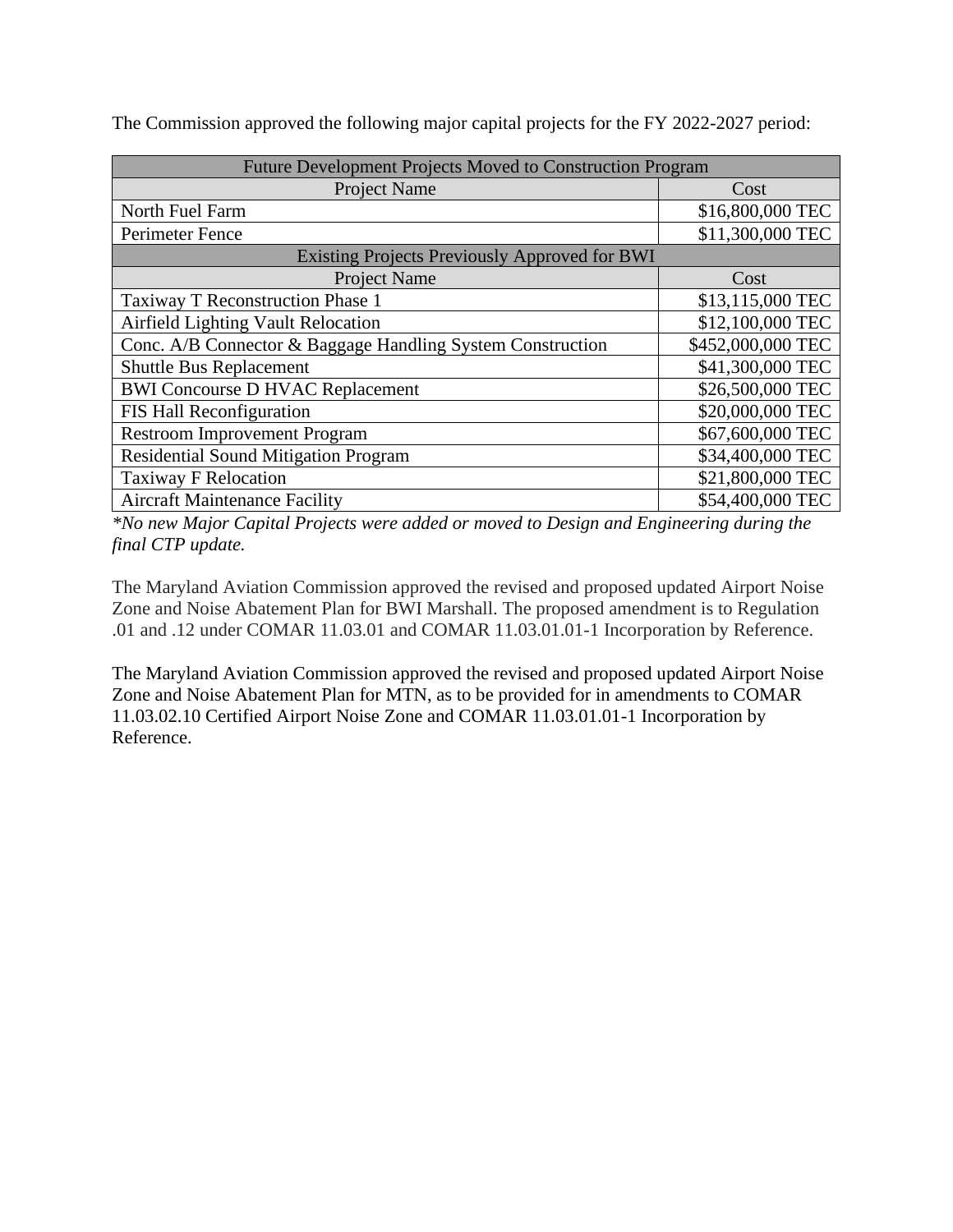#### **FINANCIAL RESULTS**

## **Maryland Aviation Administration Baltimore/Washington International Thurgood Marshall Airport and Martin State Airport Comparative Statement of Revenue, Expense, and Income (Thousands)**

|                                     | <b>FY 2021</b>           | <b>FY 2020</b> | <b>Difference</b> | % Change |
|-------------------------------------|--------------------------|----------------|-------------------|----------|
| <b>TTF Revenue and Expense</b>      |                          |                |                   |          |
| <b>TTF Operating Revenue</b>        | $\mathcal{S}$<br>184,854 | 233,082<br>\$  | \$<br>(48, 228)   | $-20.7%$ |
| TTF Revenue - Federal               | \$<br>21,462             | \$<br>77,522   | \$<br>(56,060)    | $-72.3%$ |
| <b>MAA Operating Expense</b>        | \$<br>198,943            | \$<br>197,398  | \$<br>1,545       | 0.8%     |
|                                     |                          |                |                   |          |
| <b>TTF Surplus/(Deficit)</b>        | \$<br>7,374              | \$<br>113,206  | \$<br>(49,773)    | $-44.0%$ |
|                                     |                          |                |                   |          |
| <b>Non-TTF</b>                      |                          |                |                   |          |
| Non-Operating Revenue               | \$<br>36,700             | \$<br>66,477   | \$<br>(29,777)    | $-44.8%$ |
| <b>Non-TTF Debt Service</b>         | \$<br>34,801             | \$<br>47,126   | \$<br>(12, 324)   | $-26.2%$ |
|                                     |                          |                |                   |          |
| <b>Non-TTF Surplus/(Deficit)</b>    | \$<br>1,898              | \$<br>19,352   | \$<br>(17, 453)   | $-90.2%$ |
|                                     |                          |                |                   |          |
| <b>Total MAA Surplus/(Deficit)</b>  | $\mathcal{S}$<br>9,272   | \$<br>132,558  | \$(123, 286)      | $-93.0%$ |
|                                     |                          |                |                   |          |
| <b>Capital Program Expenditures</b> | \$<br>77,186             | \$<br>153,022  | \$<br>(75, 836)   | $-49.6%$ |
|                                     |                          |                |                   |          |
| <b>Enplanements</b>                 | 6,645,250                | 10,034,304     | (3,389,054)       | $-33.8%$ |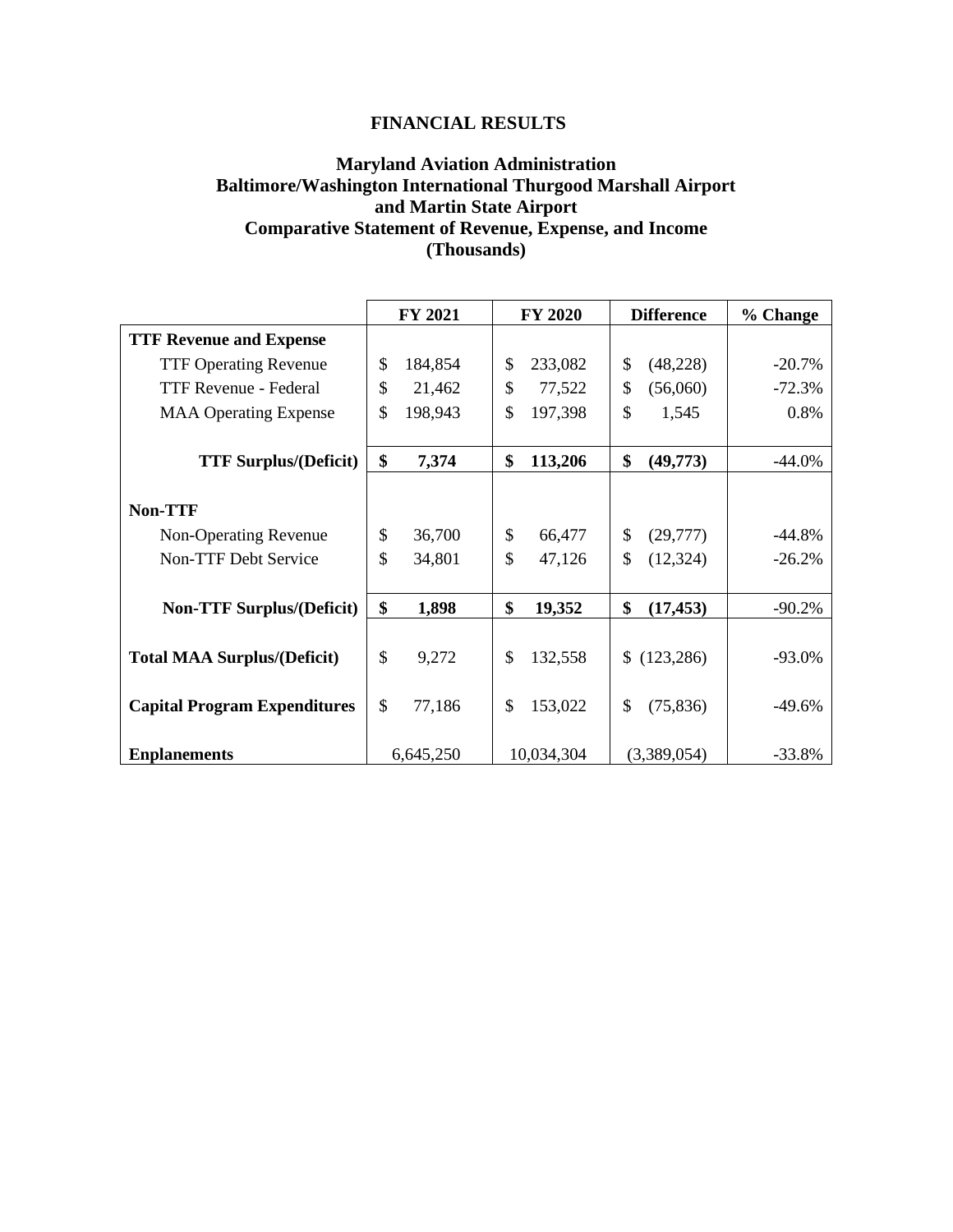## **FINANCIAL RESULTS**

#### **Maryland Aviation Administration Statement of Revenue Fiscal Year Ending June 30, 2021 and 2020**

|                                                                                                 | FY 2021                    | FY 2020                         | <b>Difference</b>    | % Change                 |
|-------------------------------------------------------------------------------------------------|----------------------------|---------------------------------|----------------------|--------------------------|
| <b>BWI Operating Revenue (TTF)</b>                                                              |                            |                                 |                      |                          |
| <b>Flight Activities</b>                                                                        | 53,659,142<br>\$           | \$63,803,472                    | (10,144,330)         | $-15.9%$                 |
| Rents & User Fees                                                                               | 75,331,974<br>\$           | \$79,200,949                    | (3,868,975)<br>\$    | $-4.9%$                  |
| <b>Public Parking</b>                                                                           | 18,271,571<br>\$           | 29,822,747<br>\$                | (11, 551, 176)<br>\$ | $-38.7%$                 |
| <b>Rental Cars</b>                                                                              | 10,032,329<br>\$           | \$14,021,165                    | (3,988,835)<br>\$    | $-28.4%$                 |
| Retail, Food & Beverage                                                                         | 7,456,065<br>\$            | 14,673,589<br>\$                | (7,217,524)<br>S     | $-49.2%$                 |
| <b>Other Passenger Concessions</b>                                                              | 3,582,103<br>\$            | 7,684,263<br>\$                 | (4,102,160)<br>\$    | $-53.4%$                 |
| Non-Passenger Concessions                                                                       | 2,770,552<br>\$            | 4,682,835<br>\$                 | (1,912,282)<br>\$    | $-40.8%$                 |
| Other Revenue                                                                                   | 5,773,246<br>\$            | 9,938,817<br>\$                 | (4,165,571)<br>\$    | $-41.9%$                 |
| <b>Total BWI Operating Revenue</b>                                                              | \$176,876,982              | \$223,827,835                   | \$ (46,950,853)      | $-21.0%$                 |
| <b>MTN Operating Revenue (TTF)</b>                                                              | \$<br>8,996,269            | 9,253,831<br>\$                 | \$<br>(257, 562)     | $-2.8%$                  |
| <b>Total MAA Operating</b>                                                                      |                            |                                 |                      |                          |
| <b>Revenue</b>                                                                                  | \$185,873,251              | \$233,081,666                   | \$ (47,208,415)      | $-20.3%$                 |
| Revenue Bond Debt Service <sup>1</sup>                                                          | \$<br>(1,019,133)          | \$                              | \$<br>(1,019,133)    | $\overline{\phantom{0}}$ |
| <b>MAA Operating Revenue to the TTF</b>                                                         | \$184,854,118              | \$233,081,666                   | \$ (48,227,548)      | $-20.7%$                 |
| Other Revenues to the TTF <sup>2</sup><br><b>CRRSAA</b><br><b>CARES</b><br>Department of Health | 21,462,068<br>$\mathbb{S}$ | \$75,107,395<br>2,414,922<br>\$ |                      |                          |
| <b>Total Other Revenues to the TTF</b>                                                          | \$21,462,068               | \$77,522,317                    | \$ (56,060,249)      |                          |
|                                                                                                 |                            |                                 |                      |                          |
| <b>Total TTF Revenue</b>                                                                        | \$206,316,186              | \$310,603,983                   | \$(104, 287, 797)    | $-33.6%$                 |
| <b>Non-Operating Revenue</b>                                                                    |                            |                                 |                      |                          |
| <b>Customer Facility Charges</b>                                                                | 5,062,734<br>\$            | \$10,959,158                    | (5,896,423)<br>\$    | $-53.8%$                 |
| <b>Passenger Facility Charges</b>                                                               | 23,356,806<br>\$           | \$39,583,343                    | (16, 226, 537)<br>\$ | $-41.0%$                 |
| <b>Trustee Retained Parking Revenue</b>                                                         | 9,327,592<br>\$            | \$12,820,009                    | (3,492,417)<br>\$    | $-27.2%$                 |
| Interest Income                                                                                 | \$<br>(1,047,253)          | \$<br>3,114,744                 | (4,161,998)<br>\$    | $-133.6%$                |
| <b>Total Non-Operating Revenue</b>                                                              | $\mathbb{S}$<br>36,699,879 | \$66,477,254                    | \$ (29,777,375)      | $-44.8%$                 |
| <b>Total MAA Revenue</b>                                                                        | \$244,035,198              | \$377,081,237                   | \$(133,046,039)      | $-35.3%$                 |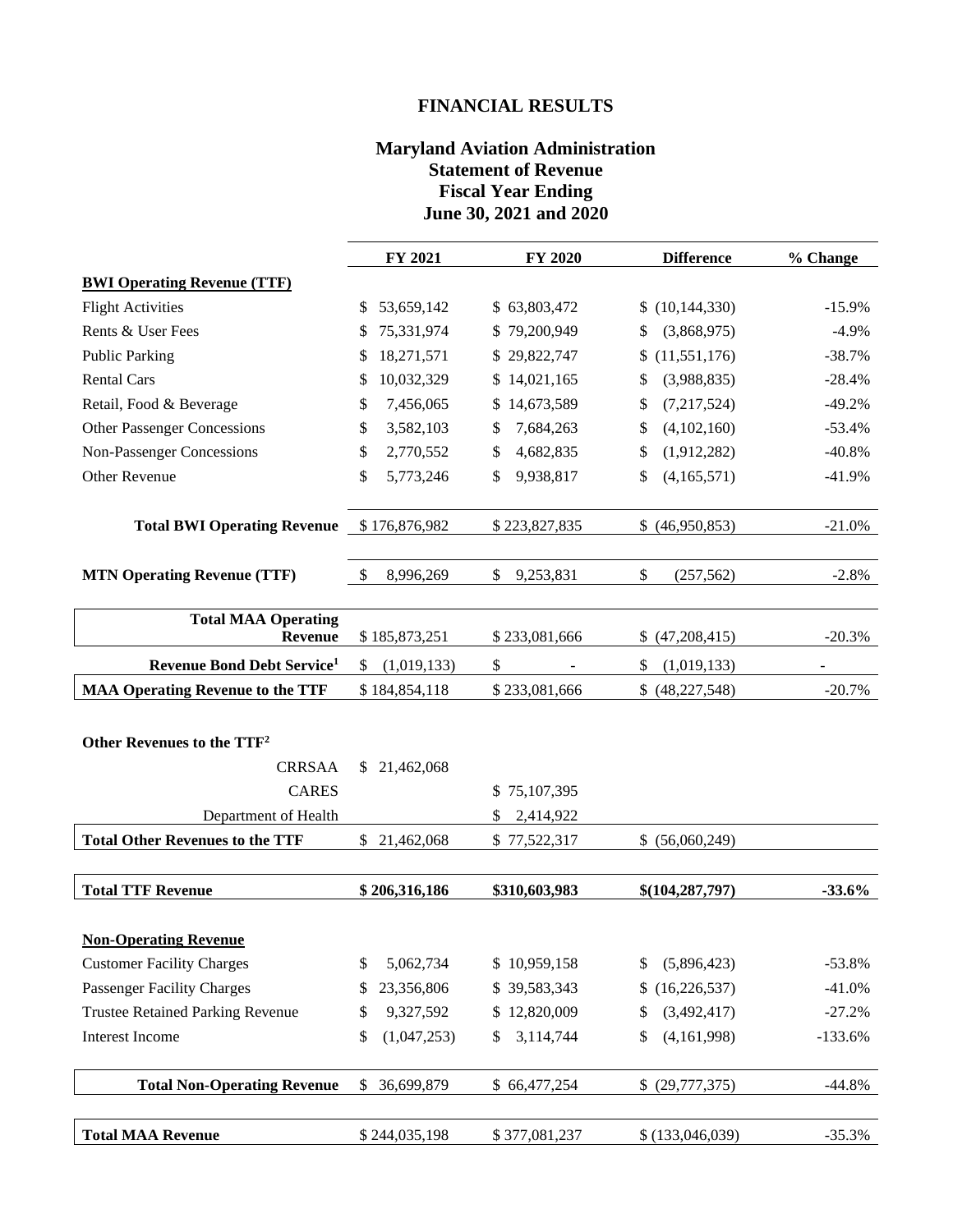#### **FINANCIAL RESULTS**

## **Maryland Aviation Administration Statement of Expense Fiscal Year Ending June 30, 2021 and 2020**

Notes:

1/ 2021A Revenue Bonds Debt Service

Payment

2/ FY2020 received \$75,107,395 from FAA CARES and \$2,414,922 Department of Health to offset expenses to the TTF.

FY2021 received \$21,462,068 from CRRSSAA. \$20M to payback TSO for \$100M State Advance for PFC12.

\$1,405,068 to use for COPS Shuttle Bus Debt Service and \$57,000 for Martin Expenses.

|                                                                     |               | FY 2021       | FY 2020 <sup>4</sup> | <b>Difference</b> | $\frac{0}{0}$<br><b>Change</b> |
|---------------------------------------------------------------------|---------------|---------------|----------------------|-------------------|--------------------------------|
| <b>BWI Operating Expense (TTF)</b>                                  |               |               |                      |                   |                                |
| Salaries and Wages <sup>1</sup>                                     | \$            | 46,985,958    | \$<br>44,889,629     | \$<br>2,096,330   | 4.7%                           |
| <b>Technical and Special Fees</b>                                   | \$            | 2,188,280     | \$<br>2,002,301      | \$<br>185,979     | 9.3%                           |
| Communications                                                      | \$            | 1,048,917     | \$<br>1,439,335      | \$<br>(390, 418)  | $-27.1%$                       |
| Travel                                                              | \$            | 16,224        | \$<br>137,116        | \$<br>(120, 892)  | $-88.2%$                       |
| <b>Fuel and Utilities</b>                                           | \$            | 11,711,410    | \$<br>11,463,142     | \$<br>248,268     | 2.2%                           |
| <b>Motor Vehicle Operations</b>                                     | \$            | 1,581,430     | \$<br>2,241,787      | \$<br>(660, 357)  | $-29.5%$                       |
| Contractual Services <sup>2</sup>                                   | \$            | 97,623,149    | \$<br>95,293,655     | \$<br>2,329,494   | 2.4%                           |
| <b>Supplies and Materials</b>                                       | \$            | 4,867,820     | \$<br>3,510,265      | \$<br>1,357,554   | 38.7%                          |
| Replacement Equipment                                               | \$            | 97,929        | \$<br>215,257        | \$<br>(117, 328)  | $-54.5%$                       |
| <b>Additional Equipment</b>                                         | \$            | 75,982        | \$<br>71,680         | \$<br>4,302       | 6.0%                           |
| Grants/Subsidies/Contributions                                      | \$            | 1,082,757     | \$<br>1,073,843      | \$<br>8,914       | 0.8%                           |
| MEDCO and COPS Debt Service <sup>3</sup>                            | \$            | 7,325,573     | \$<br>17,914,040     | \$(10,588,468)    | $-59.1%$                       |
| <b>Other Fixed Charges</b>                                          | \$            | 2,236,935     | \$<br>1,443,198      | \$<br>793,737     | 55.0%                          |
| <b>Land and Structures</b>                                          | \$            | 13,501,383    | \$<br>7,588,374      | \$<br>5,913,009   | 77.9%                          |
| <b>Total BWI Operating Expense</b>                                  |               | \$190,343,747 | \$189,283,624        | \$<br>1,060,123   | 0.6%                           |
| MTN Operating Expense $(TTF)^5$                                     | \$            | 8,269,659     | \$<br>7,724,679      | \$<br>544,980     | 7.1%                           |
| Regional Aviation (TTF)                                             | $\mathsf{\$}$ | 329,239       | \$<br>389,199        | \$<br>(59,960)    | $-15.4%$                       |
|                                                                     |               | \$198,942,645 |                      | \$                | 0.8%                           |
| <b>Total MAA Operating Expense</b><br><b>Federal Reimbursements</b> | \$            |               | \$197,397,502        | 1,545,144         |                                |
|                                                                     |               | (1,462,068)   | \$(75,107,395)       |                   |                                |
| Department of Health                                                |               |               | \$(2,414,922)        |                   |                                |
| <b>Total TTF Operating Expense</b>                                  |               | \$197,480,577 | \$119,875,185        | \$77,605,393      | 64.7%                          |
| <b>Non-TTF Debt Service Expense</b>                                 |               |               |                      |                   |                                |
| Passenger Facility Charge Backed Debt                               | S             | 23,331,855    | \$<br>20,010,531     | \$<br>3,321,324   | 16.6%                          |
| <b>Customer Facility Charge Backed Debt</b>                         | \$            | 8,941,166     | \$<br>8,949,026      | \$<br>(7, 860)    | $-0.1%$                        |
| Parking Debt <sup>6</sup>                                           | \$            | 2,528,375     | \$<br>18,166,000     | \$(15,637,625)    | $-86.1%$                       |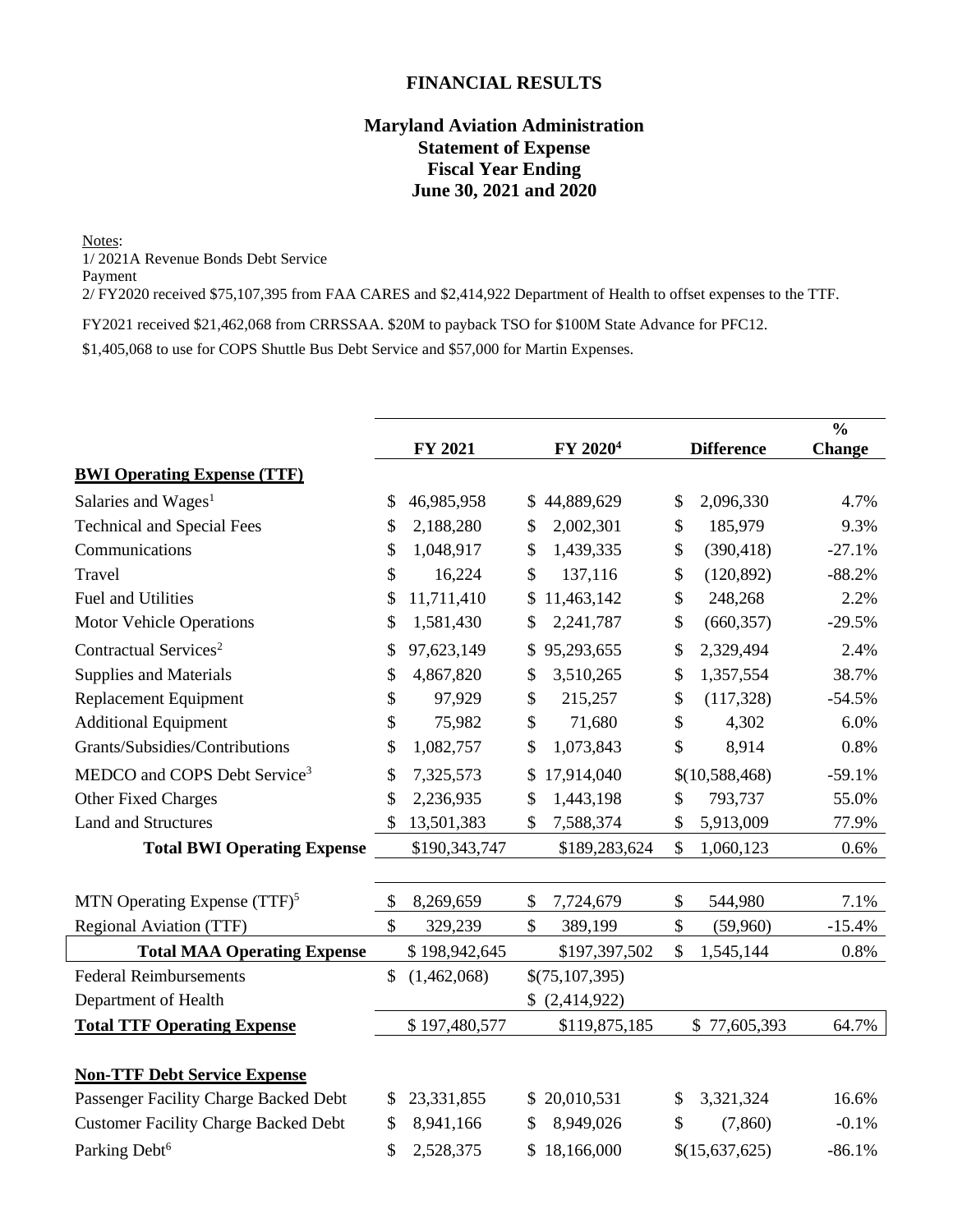| <b>Total Non-TTF Debt Service Expense</b> | 34,801,396<br>\$ | \$47,125,557  | \$(12,324,161) | $-26.2%$   |
|-------------------------------------------|------------------|---------------|----------------|------------|
|                                           |                  |               |                |            |
| <b>Total MAA Expense</b>                  | \$233,744,041    | \$244,523,059 | \$(10,779,017) | $-4.4%$    |
|                                           |                  |               |                |            |
| <b>Capital Program Expenditures</b>       |                  |               |                |            |
| State Funds - TTF                         | 49,890,897<br>\$ | \$63,767,642  | \$(13,876,745) | $-21.8%$   |
| Federal Funds - CARES                     |                  | \$12,583,155  | \$(12,583,155) | $-100.0\%$ |
| <b>Federal Funds</b>                      | \$<br>7,560,235  | \$15,708,064  | \$ (8,147,829) | $-51.9%$   |
| Other Financing <sup>7</sup>              | 19,734,977<br>\$ | \$60,963,139  | \$(41,228,162) | $-67.6%$   |
|                                           |                  |               |                |            |
| <b>Total Capital Program Expenditures</b> | 77,186,109<br>S. | \$153,022,000 | \$(61,959,146) | $-40.5%$   |

Notes:

1/ FY 2021 Salary expenses are net of State ARPA Response pay \$603,572

2/ BWI is net of Federally funded reimbursable contractual security related expenses of \$645,500 in FY2021 and \$621,500 in FY2020 and net of TSA reimbursement for COVID-19 Cleaning FY20 \$5,137 and FY21 \$626,995.

3/ FY2021 gross of Federal Stimulus CRRSAA reimbursement \$1,405,068

February 2021 MAA Refunded MEDCO Debt with 2021A Revenue Bonds

4/ FY2020 gross of Federal Stimulus - CARES Reimbursement \$75,107,395 and Department of Health reimbursement \$2,414,922

5/ FY2021 gross of Federal Stimulus CRRSAA reimbursement \$57,000

6/ Refunded 2012A&B Parking debt February 2021 with 2021A Revenue Bonds

7/ Other financing includes Passenger Facility Charges, Customer Facility Charges, Revenue Bonds, MDTA Loan FY2020 corrected to reconcile to financial year end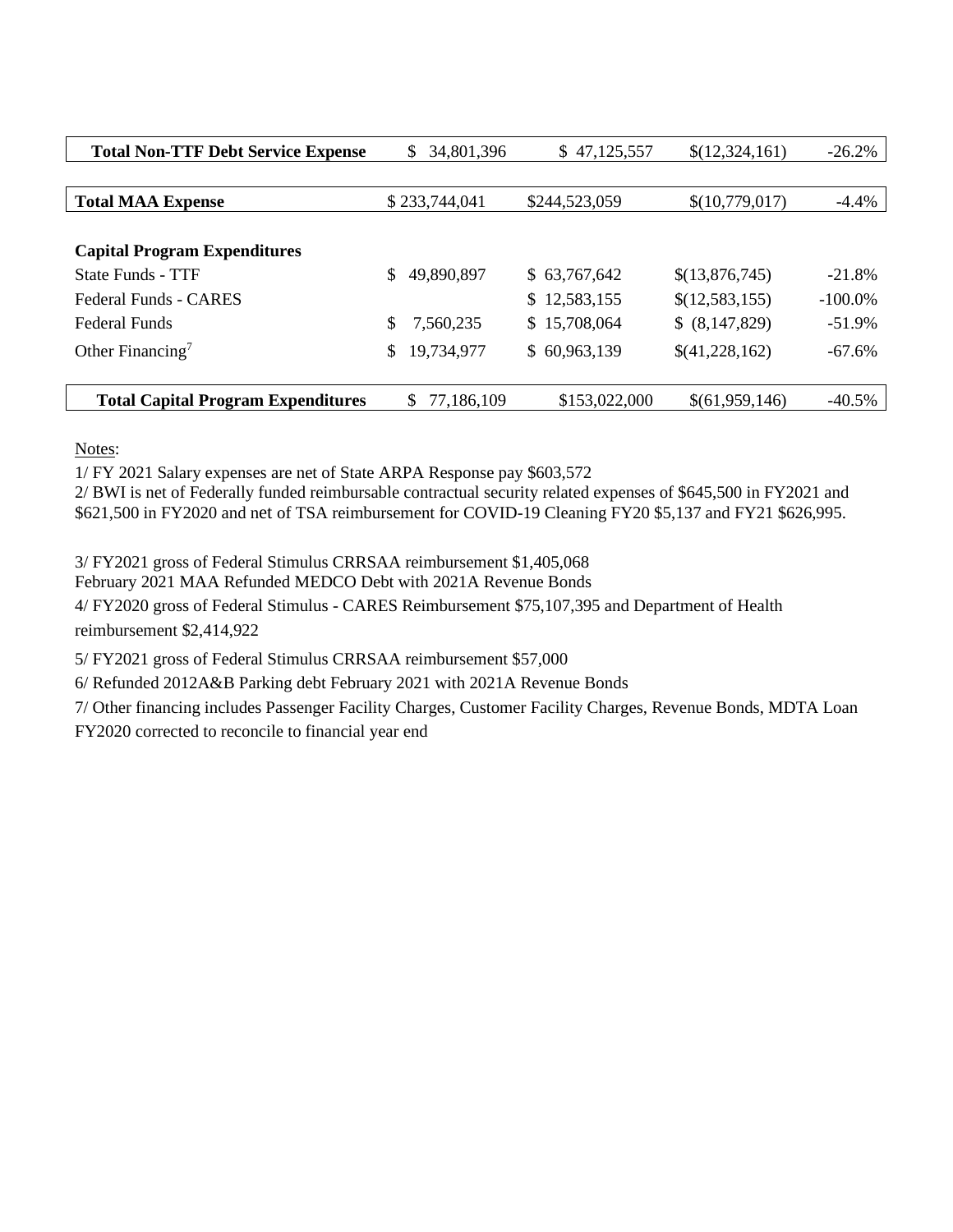## **BALTIMORE/WASHINGTON INTERNATIONAL THURGOOD MARSHALL AND MARTIN STATE AIRPORTS AVIATION ACTIVITY**

|                                     | FY 2021    | <b>FY 2020</b> | <b>Difference</b> | % Change   |
|-------------------------------------|------------|----------------|-------------------|------------|
| <b>BWI Domestic Passengers</b>      | 12,750,679 | 19,189,979     | (6,439,300)       | $(33.5\%)$ |
| <b>BWI International Passengers</b> | 512,513    | 854,548        | (342, 035)        | $(40.0\%)$ |
| <b>BWI Total Passengers*</b>        | 13,263,192 | 20,044,527     | (6,781,335)       | $(33.8\%)$ |
| <b>BWI Aircraft Operations</b>      | 182,549    | 224,257        | (41,708)          | $(18.6\%)$ |
| <b>MTN Aircraft Operations</b>      | 86,451     | 82,682         | 3,769             | 5%         |

## **PASSENGER ACTIVITY COMPARISON FOR FY 2021**

| <b>Total Commercial Passengers</b> | <b>BWI Marshall</b><br>13,263,192 | <b>Dulles</b><br>8,738,479 | <b>Reagan National</b><br>7,190,104 |
|------------------------------------|-----------------------------------|----------------------------|-------------------------------------|
| Percent Change over FY 2020        | $(33.8\%)$                        | $(51.2\%)$                 | $(58.0\%)$                          |
| <b>Total Regional Market:</b>      | 2021<br>29, 191, 775              |                            | 2020<br>55,081,381                  |

NOTE: Statistical data is subject to change as subsequent information is received from airlines.

<sup>\*</sup>Total Passengers include both enplaned and deplaned passengers.